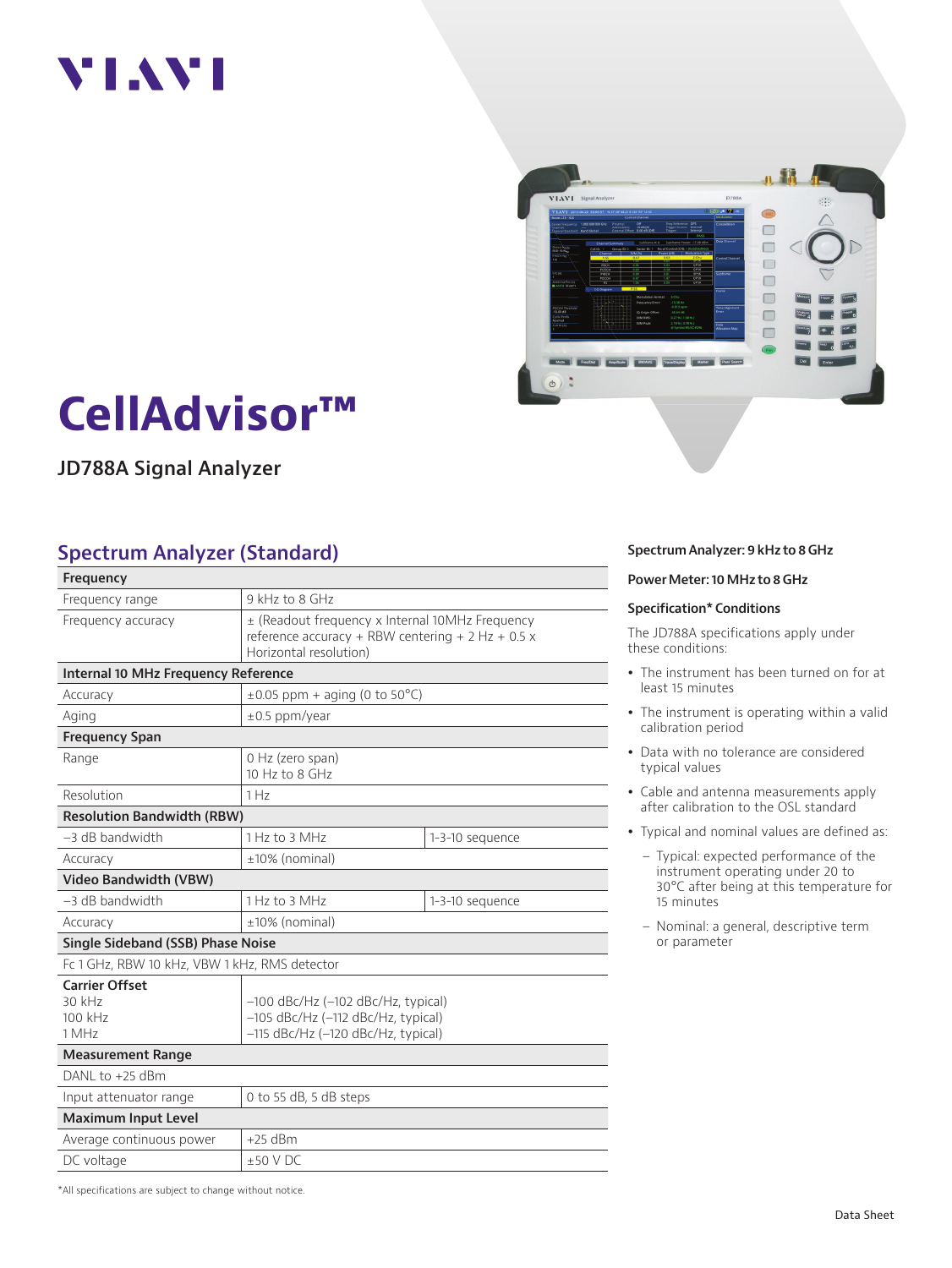#### **Displayed Average Noise Level (DANL)**

1 Hz RBW, 1 Hz VBW, 50 Ω termination, 0 dB attenuation, RMS detector

| <b>Preamplifier Off</b>                                   |                                                                                       |                                          |  |
|-----------------------------------------------------------|---------------------------------------------------------------------------------------|------------------------------------------|--|
| 10 MHz to 2.4 GHz                                         | $-140$ dBm ( $-145$ dBm, typical)                                                     |                                          |  |
| $>$ 2.4 GHz to 6 GHz                                      | -136 dBm (-140 dBm, typical)                                                          |                                          |  |
| >6 GHz to 7 GHz<br>>7 GHz to 8 GHz                        | $-134$ dBm ( $-138$ dBm, typical)                                                     |                                          |  |
|                                                           | -128 dBm (-134 dBm, typical)                                                          |                                          |  |
| Preamplifier On<br>10 MHz to 3 GHz                        | $-160$ dBm ( $-165$ dBm, typical)                                                     |                                          |  |
| >3 GHz to 5 GHz                                           | -158 dBm (-162 dBm, typical)                                                          |                                          |  |
| >5 GHz to 7 GHz                                           | $-155$ dBm ( $-158$ dBm, typical)                                                     |                                          |  |
| >7 GHz to 8 GHz                                           | -150 dBm (-155 dBm, typical)                                                          |                                          |  |
| Display Range                                             |                                                                                       |                                          |  |
| Log scale and units<br>(10 divisions displayed)           | 1 to 20 dB/division in 1 dB steps<br>dBm, dBV, dBmV, dBµV                             |                                          |  |
| Linear scale and units<br>(10 divisions displayed)        | V, mV, mW, W                                                                          |                                          |  |
| Detectors                                                 | Normal, positive peak, sample,<br>negative peak, RMS                                  |                                          |  |
| Number of traces                                          | 6                                                                                     |                                          |  |
| Trace functions                                           | capture, load view on/off                                                             | Clear/write, maximum hold, minimum hold, |  |
| <b>Total Absolute Amplitude Accuracy</b>                  |                                                                                       |                                          |  |
| Preamplifier off, power level >-50 dBm, auto-coupled      |                                                                                       |                                          |  |
| 1 MHz to 8 GHz                                            | $±1.3$ dB                                                                             | 20 to 30°C                               |  |
|                                                           | $(\pm 0.5$ dB typical)                                                                | after 60-minute                          |  |
|                                                           |                                                                                       | warm up                                  |  |
|                                                           | Add $\pm 1.0$ dB                                                                      | $-10$ to 55 $^{\circ}$ C                 |  |
|                                                           |                                                                                       | after 60-minute                          |  |
|                                                           |                                                                                       | warm up                                  |  |
| <b>Reference Level</b>                                    |                                                                                       |                                          |  |
| Setting range                                             | –120 to +100 dBm                                                                      |                                          |  |
| <b>Setting Resolution</b>                                 |                                                                                       |                                          |  |
| Log scale<br>Linear scale                                 | 0.1 dB<br>1% of reference level                                                       |                                          |  |
|                                                           |                                                                                       |                                          |  |
| <b>Markers</b>                                            |                                                                                       |                                          |  |
| Marker types                                              | Normal, delta, delta pair, noise,<br>frequency count marker                           |                                          |  |
| Number of markers                                         | 6                                                                                     |                                          |  |
| Marker functions                                          | Peak, next peak, peak left, peak right,<br>minimum search marker to center/start/stop |                                          |  |
| <b>RF Input VSWR</b>                                      |                                                                                       |                                          |  |
| 1 MHz to 8 GHz                                            | $1.5:1$ (typical)                                                                     | Atten >20 dB                             |  |
| <b>Second Harmonic Distortion</b>                         |                                                                                       |                                          |  |
| Mixer level                                               | $-25$ dBm                                                                             |                                          |  |
| 50 MHz to 2.6 GHz                                         | <-65 dBc (typical)                                                                    |                                          |  |
| $>2.6$ GHz to 8 GHz                                       | <-70 dBc (typical)                                                                    |                                          |  |
| Third-Order Inter-Modulation (Third-Order Intercept: TOI) |                                                                                       |                                          |  |
| 200 MHz to 3 GHz                                          | +10 dBm (typical)                                                                     |                                          |  |
| >3 GHz to 8 GHz                                           | +12 dBm (typical)                                                                     |                                          |  |
|                                                           |                                                                                       |                                          |  |

| <b>Spurious</b>                                                                                                                                             |                                                                                                                                                         |                           |               |  |  |
|-------------------------------------------------------------------------------------------------------------------------------------------------------------|---------------------------------------------------------------------------------------------------------------------------------------------------------|---------------------------|---------------|--|--|
| Inherent residual response                                                                                                                                  |                                                                                                                                                         |                           |               |  |  |
| Input terminated, 0 dB<br>attenuation, pream-<br>plifier off, RBW at 10<br>kHz, Sweep mode                                                                  | -90 dBm (nominal)                                                                                                                                       |                           |               |  |  |
| Exceptions                                                                                                                                                  | -85 dBm at 164.1 MHz, 2.57264, 3.2,<br>and 4.5 GHz<br>-80 dBm at 4.8/7.8 GHz<br>$-75$ dBm at 85.6 MHz and 428 MHz<br>-70 dBm at 256.8 MHz and 770.4 MHz |                           |               |  |  |
| Input-related spurious                                                                                                                                      | <-70 dBc (nominal)                                                                                                                                      |                           |               |  |  |
| <b>Dynamic Range</b>                                                                                                                                        |                                                                                                                                                         |                           |               |  |  |
| 2/3 (TOI-DANL) in<br>1 Hz RBW                                                                                                                               | $>104$ dB                                                                                                                                               | at 2 GHz                  |               |  |  |
| <b>Sweep Time</b>                                                                                                                                           |                                                                                                                                                         |                           |               |  |  |
| Range                                                                                                                                                       | 0.4 ms to 1000 s                                                                                                                                        |                           |               |  |  |
|                                                                                                                                                             | 24 µs to 200 s                                                                                                                                          | Span = $0$ Hz (zero span) |               |  |  |
| Accuracy                                                                                                                                                    | ±2%                                                                                                                                                     | Span = $0$ Hz (zero span) |               |  |  |
| Mode<br>Continuous, single                                                                                                                                  |                                                                                                                                                         |                           |               |  |  |
| <b>Gated Sweep</b>                                                                                                                                          |                                                                                                                                                         |                           |               |  |  |
| Trigger source                                                                                                                                              | External, video, and GPS                                                                                                                                |                           |               |  |  |
| Gate length                                                                                                                                                 | 1 µs to 100 ms                                                                                                                                          |                           |               |  |  |
| Gate delay                                                                                                                                                  | 0 to 100 ms                                                                                                                                             |                           |               |  |  |
| Trigger                                                                                                                                                     |                                                                                                                                                         |                           |               |  |  |
| Trigger source                                                                                                                                              | Free run, video, external                                                                                                                               |                           |               |  |  |
| Trigger Delay<br>Range<br>Resolution                                                                                                                        | 0 to 200 s<br>6 µs                                                                                                                                      |                           |               |  |  |
| Measurements*                                                                                                                                               |                                                                                                                                                         |                           |               |  |  |
| Channel power<br>Occupied bandwidth<br>Spectrum emission mask<br>Adjacent channel power<br>Spurious emissions<br>Field strength<br>AM/FM audio demodulation |                                                                                                                                                         |                           |               |  |  |
|                                                                                                                                                             |                                                                                                                                                         |                           | Route map     |  |  |
|                                                                                                                                                             |                                                                                                                                                         |                           | PIM detection |  |  |
|                                                                                                                                                             |                                                                                                                                                         |                           | Dual spectrum |  |  |

\* CW signal generator (Option 003) can be set up simultaneously.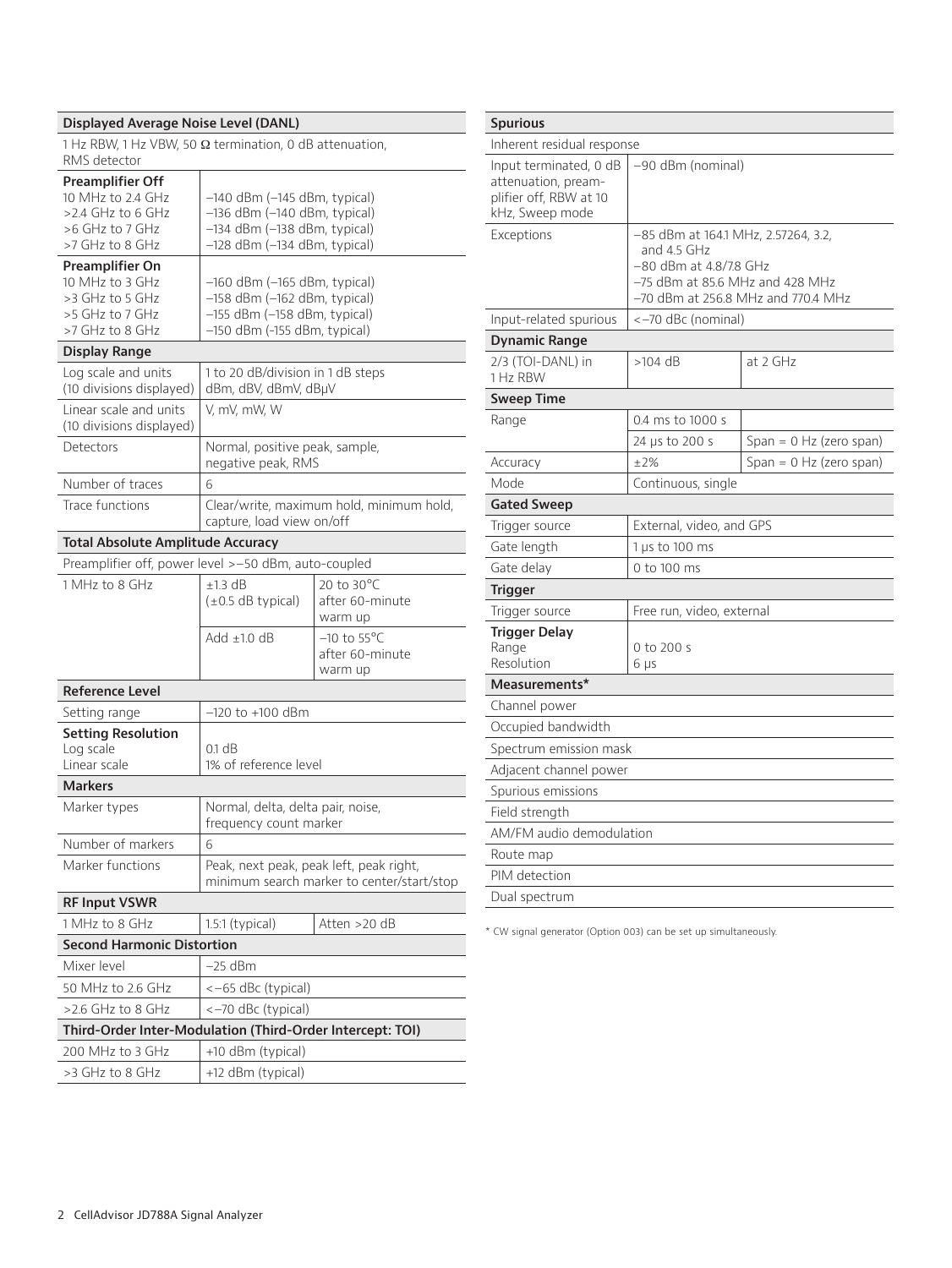#### **RF Power Meter (Standard)**

| <b>General Parameters</b>        |                                                            |               |                          |                    |
|----------------------------------|------------------------------------------------------------|---------------|--------------------------|--------------------|
| Display range                    | $-100$ to $+100$ dBm                                       |               |                          |                    |
| Offset range                     | $0$ to 60 dB                                               |               |                          |                    |
| Resolution                       | 0.01 dB or 0.1 x W ( $x = m$ , u, p)                       |               |                          |                    |
| <b>Internal RF Power Sensor</b>  |                                                            |               |                          |                    |
| Frequency range                  | 10 MHz to 8 GHz                                            |               |                          |                    |
| Span                             | 1 kHz to 100 MHz                                           |               |                          |                    |
| Dynamic range                    | $-120$ to $+25$ dBm                                        |               |                          |                    |
| Maximum power                    | $+25$ dBm                                                  |               |                          |                    |
| Accuracy                         | Same as spectrum analyzer                                  |               |                          |                    |
| <b>External RF Power Sensors</b> |                                                            |               |                          |                    |
| <b>Directional</b>               | <b>JD731B</b>                                              |               | <b>JD733A</b>            |                    |
| Frequency range                  | 300 MHz to<br>3.8 GHz                                      |               |                          | 150 MHz to 3.5 GHz |
| Dynamic range                    | 0.15 to 150 W<br>(average)<br>4 to 400 W (peak)            |               | 0.1 to 50 W<br>(average) | 0.1 to 50 W (peak) |
| Connector type                   | Type-N female on both ends                                 |               |                          |                    |
| Measurement type                 | Forward/reverse average power,<br>forward peak power, VSWR |               |                          |                    |
| Accuracy                         | $\pm$ (4% of reading + 0.05 W) <sup>1,2</sup>              |               |                          |                    |
| <b>Terminating</b>               | <b>JD732B</b>                                              | <b>JD734B</b> |                          | <b>JD736B</b>      |
| Frequency range                  | 20 MHz to 3.8 GHz                                          |               |                          |                    |
| Dynamic range                    | $-30$ to $+20$ dBm                                         |               |                          |                    |
| Connector type                   | Type-N male                                                |               |                          |                    |
| Measurement type                 | Peak<br>Average and<br>Average<br>peak                     |               |                          |                    |
| Accuracy                         | $±7\%$ <sup>1</sup>                                        |               |                          |                    |

#### **Optical Power Meter (Standard)**

| <b>Optical Power Meter</b>            |                           |               |  |  |
|---------------------------------------|---------------------------|---------------|--|--|
| Display range                         | $-100$ to $+100$ dBm      |               |  |  |
| Offset range                          | $0$ to 60 dB              |               |  |  |
| Resolution                            | 0.01 dB or 0.1 mW         |               |  |  |
| <b>External Optical Power Sensors</b> |                           |               |  |  |
|                                       | <b>MP-60A</b>             | <b>MP-80A</b> |  |  |
| Wavelength range                      | 780 to 1650 nm            |               |  |  |
| Max permitted input level             | $+10$ dBm                 | $+23$ dBm     |  |  |
| Connector input                       | Universal 2.5 and 1.25 mm |               |  |  |
| Accuracy<br>$+5%$                     |                           |               |  |  |

1. CW condition at 25°C ±10°C 2. Forward power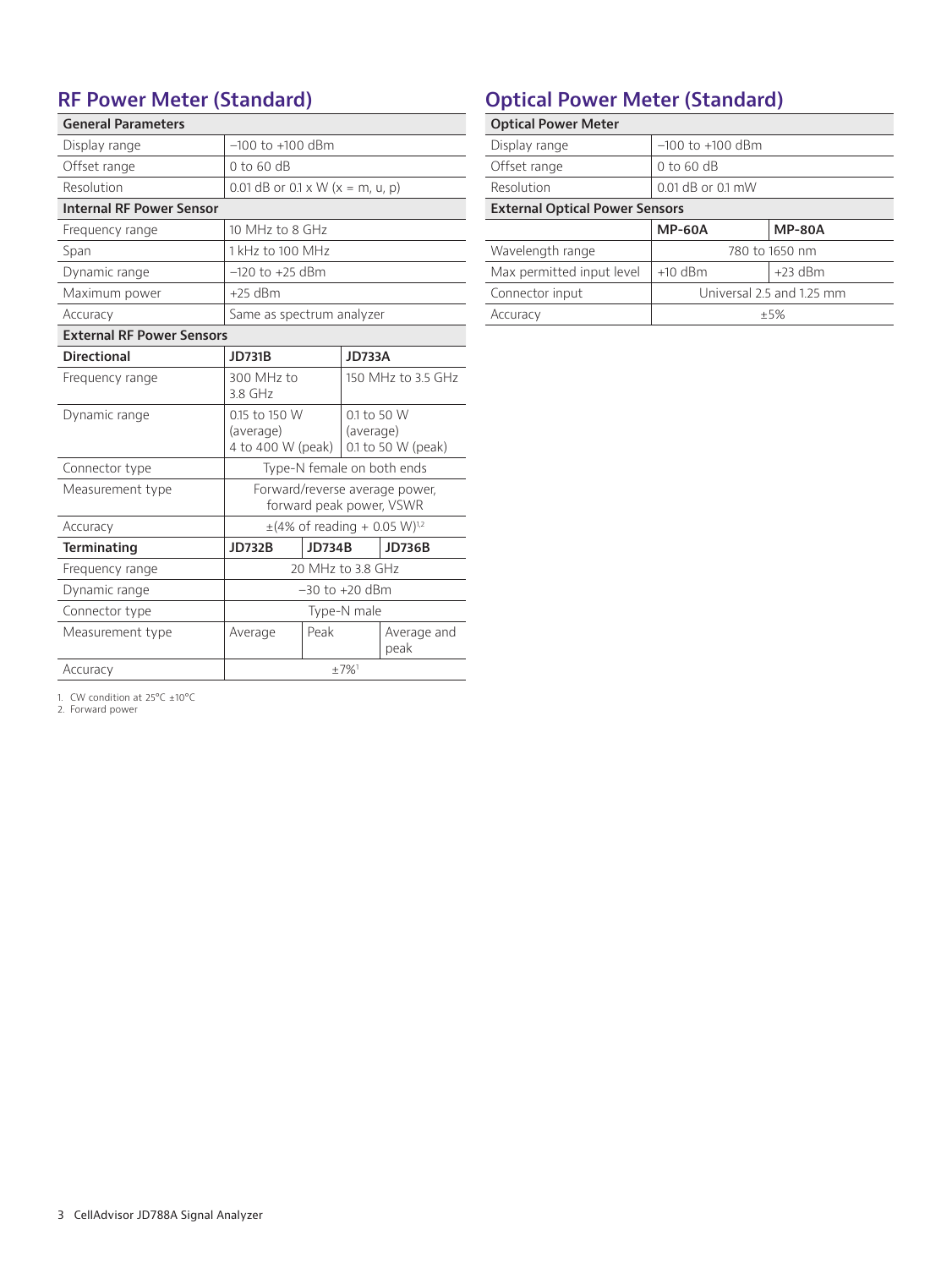#### **CW Signal Generator (Option 003) / High Power CW Signal Generator (Option 007)**

| Frequency                   |                                                                                                   |
|-----------------------------|---------------------------------------------------------------------------------------------------|
| Frequency range             | 5 MHz to 6 GHz                                                                                    |
| Frequency reference         | $\leq \pm 1$ ppm maximum                                                                          |
| Frequency resolution        | $10$ kHz                                                                                          |
| <b>Output Power</b>         |                                                                                                   |
| Range (Option 003)          | 5 MHz to 5.5 GHz, –60 to 0 dBm<br>$>5.5$ to 6 GHz, $-60$ to $-5$ dBm                              |
| Range (Option 003<br>& 007) | 5 MHz to 3.5 GHz, -60 to +10 dBm<br>3.5 to 5.5 GHz, -60 to +5 dBm<br>>5.5 to 6 GHz, -60 to -5 dBm |
| Step                        | 1 dB                                                                                              |
| Accuracy                    | $\pm$ 1.5 dB (20 to 30 °C)                                                                        |

#### **GPS Receiver and Antenna (Option 010)**

|  | Latitude, longitude, altitude |  |
|--|-------------------------------|--|
|  |                               |  |

| <b>High-Frequency Accuracy</b>              |                                                        |                  |  |  |
|---------------------------------------------|--------------------------------------------------------|------------------|--|--|
| Spectrum, interference, and signal analyzer |                                                        |                  |  |  |
| GPS lock                                    | $\pm 25$ ppb                                           |                  |  |  |
| Hold over (for 3 days)                      | $\pm$ 50 ppb (0 to 50 $^{\circ}$ C)   15 minutes after | satellite locked |  |  |
| Connector                                   | SMA, female                                            |                  |  |  |

# **Interference Analyzer (Option 011)**

| <b>Measurements</b> |                                                                                     |
|---------------------|-------------------------------------------------------------------------------------|
| Spectrum analyzer   | Sound indicator, AM/FM audio<br>demodulation, interference ID,<br>spectrum recorder |
| Spectrogram         | Collect up to 72 hours of data                                                      |
| <b>RSSI</b>         | Collect up to 72 hours of data                                                      |
| Interference finder |                                                                                     |
| Spectrum replayer   |                                                                                     |
| Dual spectrogram    |                                                                                     |

# **Channel Scanner (Option 012)**

| <b>Frequency Range</b>   |                                 |
|--------------------------|---------------------------------|
| 1 MHz to 8 GHz           |                                 |
| <b>Measurement Range</b> |                                 |
| $-110$ to $+25$ dBm      |                                 |
| <b>Measurements</b>      |                                 |
| Channel scanner          | 1 to 20 channels                |
| Frequency scanner        | 1 to 20 frequencies             |
| Custom scanner           | 1 to 20 channels or frequencies |

### **Bluetooth Connectivity (Option 006)**

| Personal area network (PAN) |
|-----------------------------|
| File transfer profile (FTP) |
| Web-based remote control    |

### **Wi-Fi Connectivity (Option 016)**

| <b>General Parameters</b> |                                   |
|---------------------------|-----------------------------------|
| Interface type            | <b>USB LAN Card</b>               |
| Interface standard        | IEEE 802.22 b/g/n                 |
| Chipset                   | RealTek, Ralink                   |
| USB wireless mode         | Infrastructure mode               |
| Web-based remote control  | Internet Explorer, Chrome, Safari |
| Internet protocol version | IPv4. IPv6                        |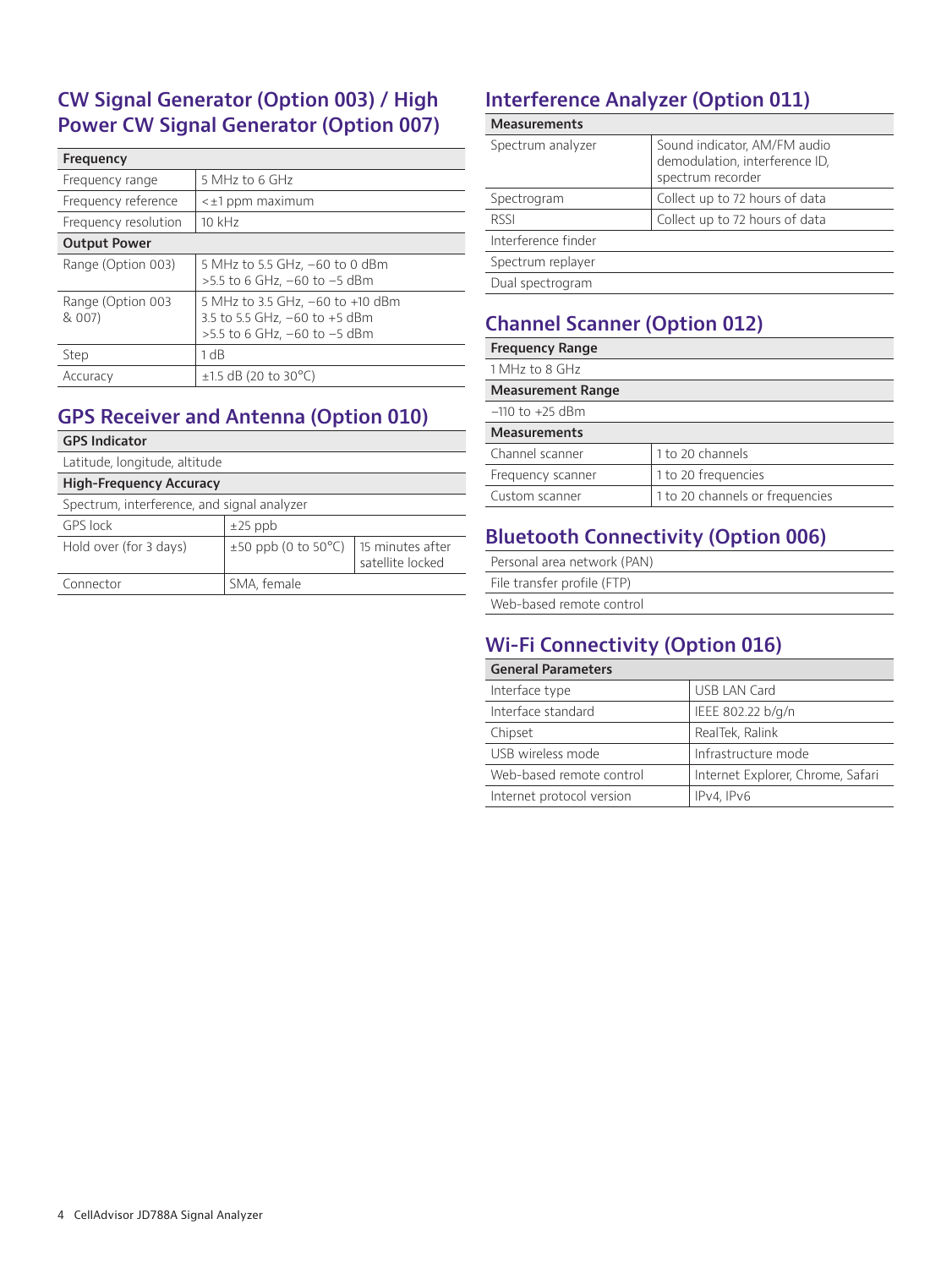# **cdmaOne/cdma2000® Signal Analyzer (Options 020 and 040)**

| <b>General Parameters</b> |                                      |                            |  |
|---------------------------|--------------------------------------|----------------------------|--|
| Frequency range           | Band 0 to 10                         |                            |  |
| Input signal level        | $-40$ to $+25$ dBm                   |                            |  |
| RF channel power accuracy | $±1.0$ dB (typical)                  |                            |  |
| CDMA compatibility        | cdmaOne and cdma2000                 |                            |  |
| Frequency error           | $\pm$ 10 Hz + ref freg accuracy      | 99% confidence level       |  |
| Rho accuracy              | ±0.005                               | $0.9 <$ Rho < 1.0          |  |
| Residual Rho              | $>0.995$ (typical)                   |                            |  |
| PN offset                 | 1 x 64 chips                         |                            |  |
| Code domain power         | $\pm 0.5$ dB relative power          | Code channel power >-25 dB |  |
|                           | ±1.5 dB absolute power               | Code channel power >-25 dB |  |
| Pilot power accuracy      | $\pm 1.0$ dB (typical)               |                            |  |
| Time offset               | $\pm 1.0$ µs, $\pm 0.5$ µs (typical) | External trigger           |  |
| <b>Measurements</b>       |                                      |                            |  |

|                                        | Option 020                    |                                |                                  |                              |                          |  |
|----------------------------------------|-------------------------------|--------------------------------|----------------------------------|------------------------------|--------------------------|--|
| Channel power                          | <b>ACPR</b>                   | Peak level at<br>defined range | Channel power                    | Reference power              | Rho                      |  |
| Channel power                          | Reference power               | <b>Constellation</b>           | Power bar graph<br>(Abs/Rel)     | Code utilization             | Frequency error          |  |
| Spectral density                       | Abs power at<br>defined range | Pilot power                    | Pilot, Paging, Sync,<br>Q-Paging | Code, spreading factor       | Time offset              |  |
| Peak to average<br>power               | Rel power at<br>defined range | Rho                            | Max, avg active<br>power         | Allocation<br>(channel type) | Carrier feed-through     |  |
| <b>Occupied bandwidth</b>              | <b>Multi-ACPR</b>             | <b>FVM</b>                     | Max, avg inactive<br>power       | Relative, absolute<br>power  | Pilot power              |  |
| Occupied bandwidth                     | Lowest reference<br>power     | Frequency error                | PN offset                        | Auto measure                 | Max inactive power       |  |
| Integrated power                       | Highest reference<br>power    | Time offset                    | Codogram                         | Channel power                | PN offset                |  |
| Occupied power                         | Abs power at<br>defined range | Carrier feed-through           | Code utilization                 | Occupied bandwidth           | Power<br>statistics CCDF |  |
| Spectrum<br>emission mask              | Rel power at<br>defined range | PN offset                      | <b>RCSI</b>                      | Spectrum<br>emission mask    |                          |  |
| Reference power                        | <b>Spurious emissions</b>     | Code domain power              | Pilot, Paging, Sync,<br>Q-Paging | <b>ACPR</b>                  |                          |  |
| Peak level at<br>defined range         | Peak freq at<br>defined range | Abs/Rel code power             | <b>CDP</b> table                 | Multi-ACPR                   |                          |  |
|                                        | Option 040                    |                                |                                  |                              |                          |  |
| <b>Channel scanner</b><br>(up to $6$ ) | Pilot dominance               | Ec/lo, delay                   | Max, avg active<br>power         | Peak amplifier<br>capacity   | Pilot power              |  |

| (up to 6)                   |                              |                                        | power                      | capacity                      |       |
|-----------------------------|------------------------------|----------------------------------------|----------------------------|-------------------------------|-------|
| Frequencies or<br>channels  | PN offset                    | Code domain power                      | Max, avg inactive<br>power | Average amplifier<br>capacity | Ec/lo |
| Channel power,<br>PN offset | Ec/lo, pilot power,<br>delav | Abs/Rel code power                     | Frequency error            | Code utilization              |       |
| Pilot power, Ec/lo          | <b>Multipath profile</b>     | Channel power                          | Time offset, Rho, EVM      | Peak utilization              |       |
| PN scanner (up to 6)        | Channel power                | PN offset                              | Carrier feed-through       | Average utilization           |       |
| Channel power               | Multipath power              | Pilot, Paging, Sync,<br>Q-Paging power | Amplifier capacity         | Route map                     |       |

Longitude, latitude, and satellite in all screens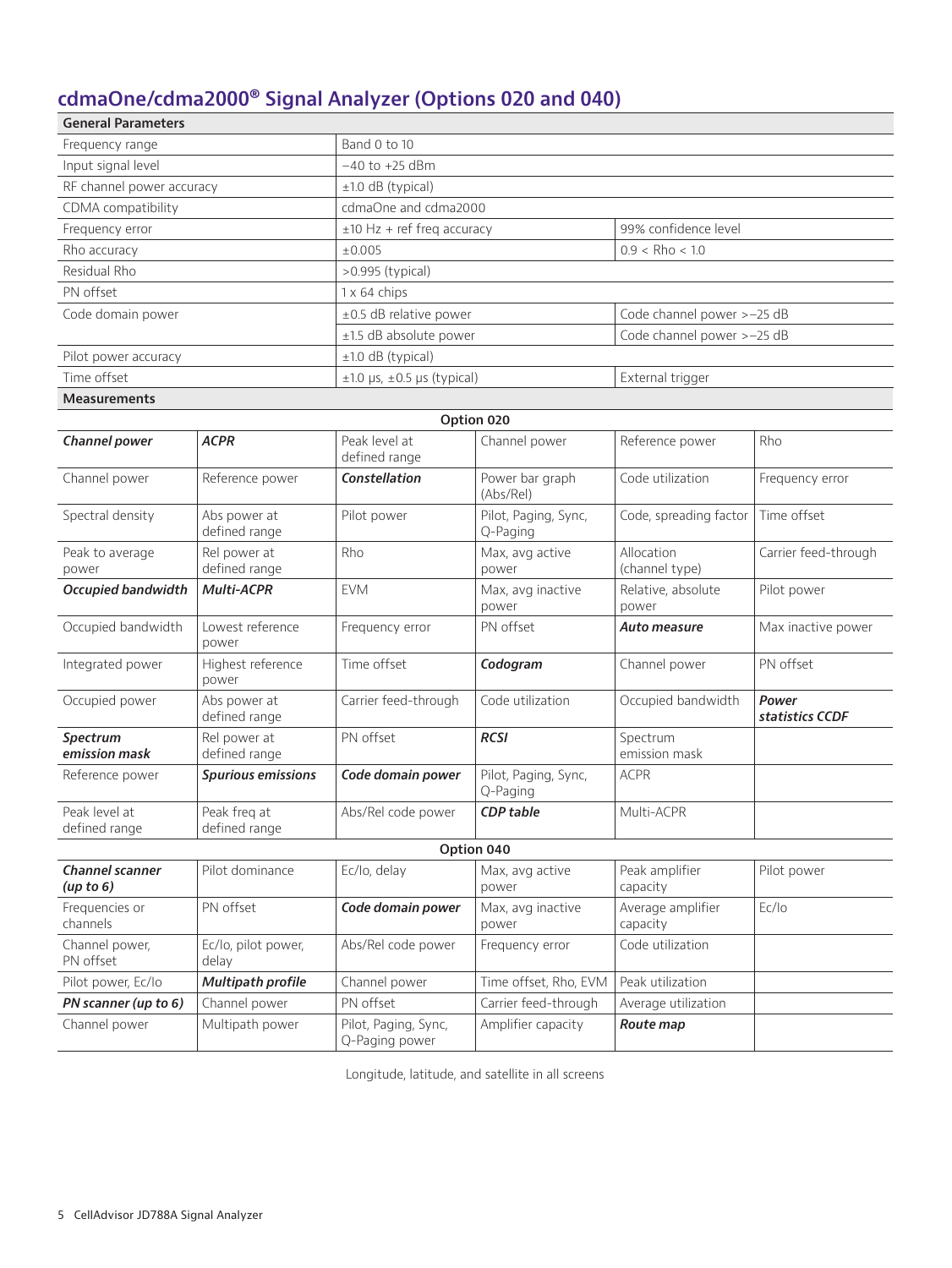# **EV-DO Signal Analyzer (Options 021 and 041)**

| <b>General Parameters</b> |                                      |                            |  |
|---------------------------|--------------------------------------|----------------------------|--|
| Frequency range           | Band 0 to 10                         |                            |  |
| Input signal level        | $-40$ to $+25$ dBm                   |                            |  |
| RF channel power accuracy | $\pm 1.0$ dB (typical)               |                            |  |
| EV-DO compatibility       | Rev 0, Rev A and Rev B               |                            |  |
| Frequency error           | $±10$ Hz + ref freg accuracy         | 99% confidence level       |  |
| Rho accuracy              | ±0.005                               | $0.9 <$ Rho < 1.0          |  |
| Residual Rho              | $>0.995$ (typical)                   |                            |  |
| PN offset                 | 1 x 64 chips                         |                            |  |
| Code domain power         | $\pm 0.5$ dB relative power          | Code channel power >-25 dB |  |
|                           | $±1.5$ dB absolute power             | Code channel power >-25 dB |  |
| Pilot power accuracy      | $±1.0$ dB (typical)                  |                            |  |
| Time offset               | $\pm 1.0$ µs, $\pm 0.5$ µs (typical) | External trigger           |  |
| <b>Measurements</b>       |                                      |                            |  |

|                                  |                                    |                            | Option 021                   |                             |                                                     |
|----------------------------------|------------------------------------|----------------------------|------------------------------|-----------------------------|-----------------------------------------------------|
| Channel power                    | <b>ACPR</b>                        | Power vs. time             | Constellation (pilot,        | Code domain power           | Auto measure                                        |
| Channel power                    | Reference power                    | (idle and active slot)     | MAC 64/128, and<br>data)     | (data)                      | Channel power                                       |
| Spectral density                 | Abs power at defined               | Slot average power         | Channel power                | Data channel power          | Occupied bandwidth                                  |
| Peak to average power            | range                              | On/off ratio               | Rho, EVM, peak CDE           | Slot average power          | Spectrum emission mask                              |
| Occupied bandwidth               | Rel power at defined<br>range      | Idle activity              | Frequency error              | Max, avg active<br>power    | <b>ACPR</b>                                         |
| Occupied bandwidth               |                                    | Pilot, MAC, data power     | Time offset                  | Max, avg inactive<br>power  | Multi-ACPR                                          |
| Integrated power                 | Multi-ACPR                         | <b>Constellation (com-</b> | Carrier feed-through         | PN offset                   | Pilot, MAC, data power                              |
| Occupied power                   | Lowest reference<br>power          | posite 64/128)             | PN offset                    | <b>MAC</b> codogram         | On/off ratio                                        |
| <b>Spectrum emission</b><br>mask | Highest reference<br>power         | Channel power              | Modulation type*             | Code utilization            | PvsT mask (idle slot) or<br>PvsT mask (active slot) |
| Reference power                  | Abs power at defined               | Rho, EVM, Peak CDE         | Code domain power            | <b>RCSI</b>                 |                                                     |
| Peak level at defined<br>range   | range                              | Frequency error            | (pilot and MAC<br>64/128     | Slot, pilot, MAC, data      | Frequency error                                     |
| range                            | Rel power at defined               | Time offset                | Pilot/MAC channel<br>power   | <b>MAC CDP table</b>        | Time offset                                         |
|                                  |                                    | Carrier feed-through       | Slot average power           | Reference power             | Carrier feed-through                                |
|                                  | <b>Spurious emissions</b>          | PN offset                  | Max active I/Q power         | Code utilization            | Pilot, MAC, data Rho                                |
|                                  | Peak frequency at<br>defined range | Pilot, MAC, data power     | Avg active I/Q power         | Code, spreading<br>factor   | Max inactive I/Q power                              |
|                                  | Pilot, MAC, data EVM               | Max inactive I/Q<br>power  | Allocation (channel<br>type) | PN offset                   |                                                     |
|                                  | Peak level at defined<br>range     |                            | Avg inactive I/Q power       | Relative, absolute<br>power | <b>Power statistics CCDF</b>                        |
|                                  |                                    |                            | PN offset                    |                             |                                                     |
|                                  |                                    |                            | Option 041                   |                             |                                                     |
| <b>Channel scanner</b>           | PN scanner (up to 6)               | <b>Multipath profile</b>   | Code domain power            | Frequency error             | Peak utilization                                    |
| (up to 6)                        | Channel power                      | Channel power              | Slot average power           | Time offset                 | Average utilization                                 |
| Frequencies or chan-<br>nels     | Pilot dominance                    | Multipath power            | PN offset                    | Carrier feed-through        | Route map                                           |
| PN offset                        | PN offset                          | Ec/lo, delay               | Pilot, MAC, data power       | Max active I/Q<br>power     | Pilot power                                         |
| Pilot, MAC, data power           | Ec/lo, pilot power,<br>delay       |                            | Pilot, MAC, data Rho         | Avg active I/Q power        | Ec/lo                                               |
|                                  |                                    |                            | (Composite) EVM              | Code utilization            |                                                     |

Longitude, latitude, and satellite in all screens

\*Measurement is performed in Data Constellation only.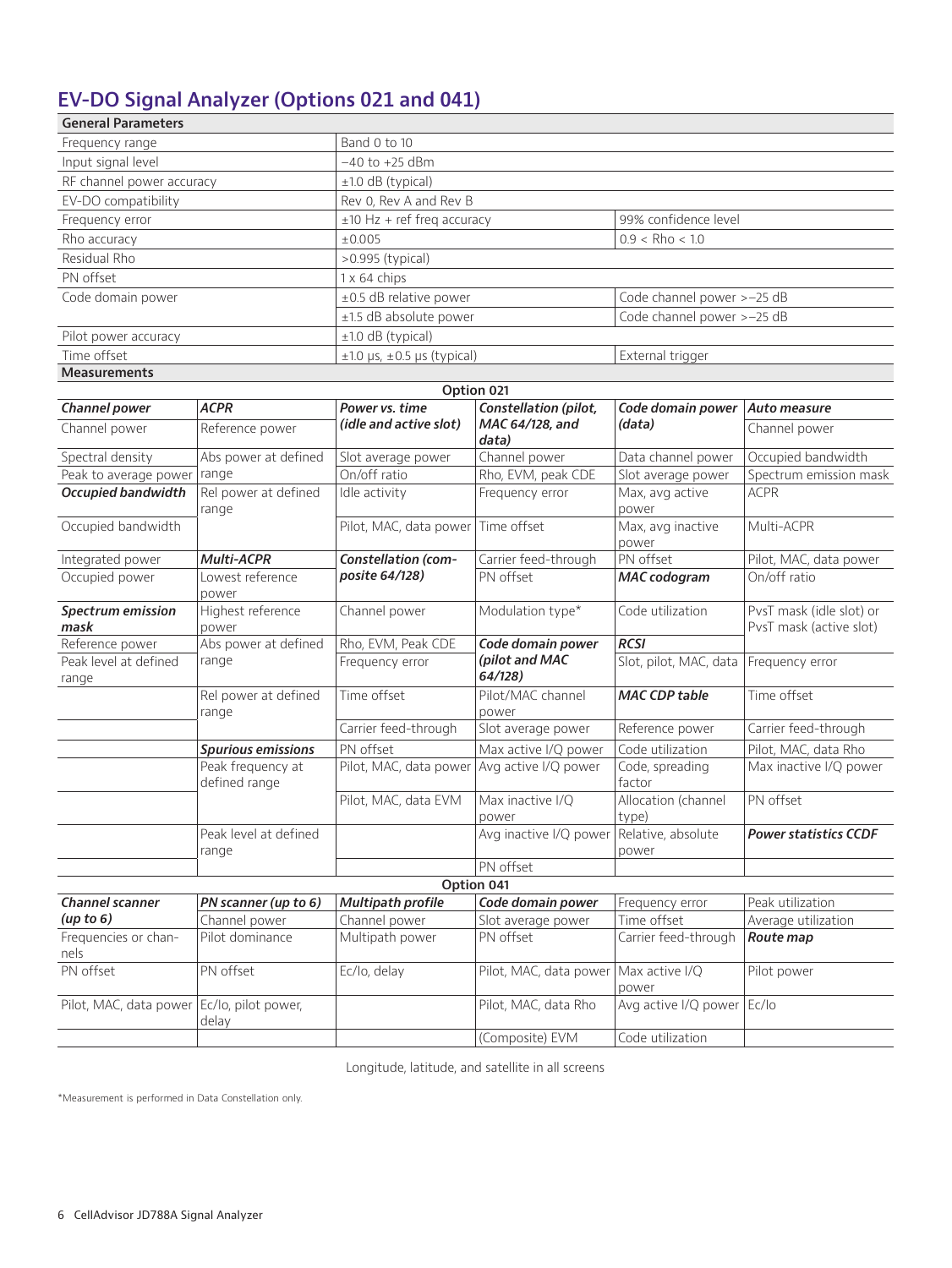# **GSM/GPRS/EDGE Signal Analyzer (Options 022 and 042)**

| <b>General Parameters</b> |                                    |                                                                    |                         |                         |                   |
|---------------------------|------------------------------------|--------------------------------------------------------------------|-------------------------|-------------------------|-------------------|
| Frequency range           |                                    | 450 MHz to 500 MHz<br>820 MHz to 965 MHz<br>1.705 GHz to 1.995 GHz |                         |                         |                   |
| Input signal range        |                                    | $-40$ to $+25$ dBm                                                 |                         |                         |                   |
| Burst power               |                                    | $+1.0$ dB                                                          |                         |                         |                   |
| Frequency error           |                                    | $±10$ Hz + ref freq accuracy                                       |                         | 99% confidence level    |                   |
| GMSK modulation quality   |                                    |                                                                    |                         |                         |                   |
| <b>Phase RMS Accuracy</b> |                                    | $±1.0$ degrees                                                     |                         | $(0 <$ Phase RMS $<$ 8) |                   |
| Residual error            |                                    | 0.7 degrees (typical)                                              |                         |                         |                   |
| Phase peak accuracy       |                                    | $±2.0$ degrees                                                     |                         | $(0 <$ Phase peak < 30) |                   |
| 8 PSK modulation quality  |                                    |                                                                    |                         |                         |                   |
| <b>EVM Accuracy</b>       |                                    | $+1.5%$                                                            |                         | $(2\% <$ EVM $<$ 8%)    |                   |
| Residual error            |                                    | 2.5%                                                               |                         |                         |                   |
| RF power vs. time         |                                    | $\pm 0.25$ symbol                                                  |                         |                         |                   |
| <b>Measurements</b>       |                                    |                                                                    |                         |                         |                   |
|                           |                                    |                                                                    | Option 022              |                         |                   |
| Channel power             | Reference power                    | Frame average power                                                | I/Q origin offset*      | Occupied bandwidth      | <b>EVM RMS*</b>   |
| Channel power             | Peak level at<br>defined range     | Burst power<br>(Slot 0 to 7)                                       | <b>TSC</b>              | Spectrum emission mask  | EVM Peak*         |
| Spectral density          | <b>Spurious emissions</b>          | TSC (Slot 0 to 7)                                                  | <b>BSIC</b>             | Spurious emission mask  | I/Q origin offset |
| Peak to<br>average power  | Peak frequency at<br>defined range | Constellation                                                      | $C/I^*$                 | Burst power             | $C/I^*$           |
| <b>Occupied bandwidth</b> | Peak level at<br>defined range     | Burst power                                                        | EVM RMS*                |                         |                   |
| Occupied bandwidth        | Power vs. time (slot)              | Modulation type                                                    | FVM Peak*               | Frame average power     |                   |
| Integrated power          | Burst power                        | Frequency error                                                    | $FVM$ 95 <sup>th*</sup> | Frequency error         |                   |
| Occupied power            | Max/min point                      | Phase error RMS                                                    | Auto measure            | Phase error RMS         |                   |
| Spectrum emission<br>mask | Power vs. time<br>(frame)          | Phase error peak                                                   | Channel power           | Phase error peak        |                   |

| Option 042        |                                           |                     |                            |                          |                 |
|-------------------|-------------------------------------------|---------------------|----------------------------|--------------------------|-----------------|
| Channel/frequency | Group (traffic, control)   (10 strongest) |                     | <b>Modulation analyzer</b> | Frame average power      | Burst power     |
| scanner           |                                           |                     |                            |                          |                 |
| Channels or       | BSIC (NCC, BCC)                           | Frame average power | Frame avg                  | BSIC, frame no. and time | Modulation type |
| frequencies       |                                           |                     | power trend                |                          |                 |
| Absolute power    | <b>Multipath profile</b>                  | SNR, delay          | $C/I$ trend                | C/I, frequency error     |                 |

Longitude, latitude, and satellite in all screens

\* Measurements performed for 8PSK modulation signals (EDGE) only.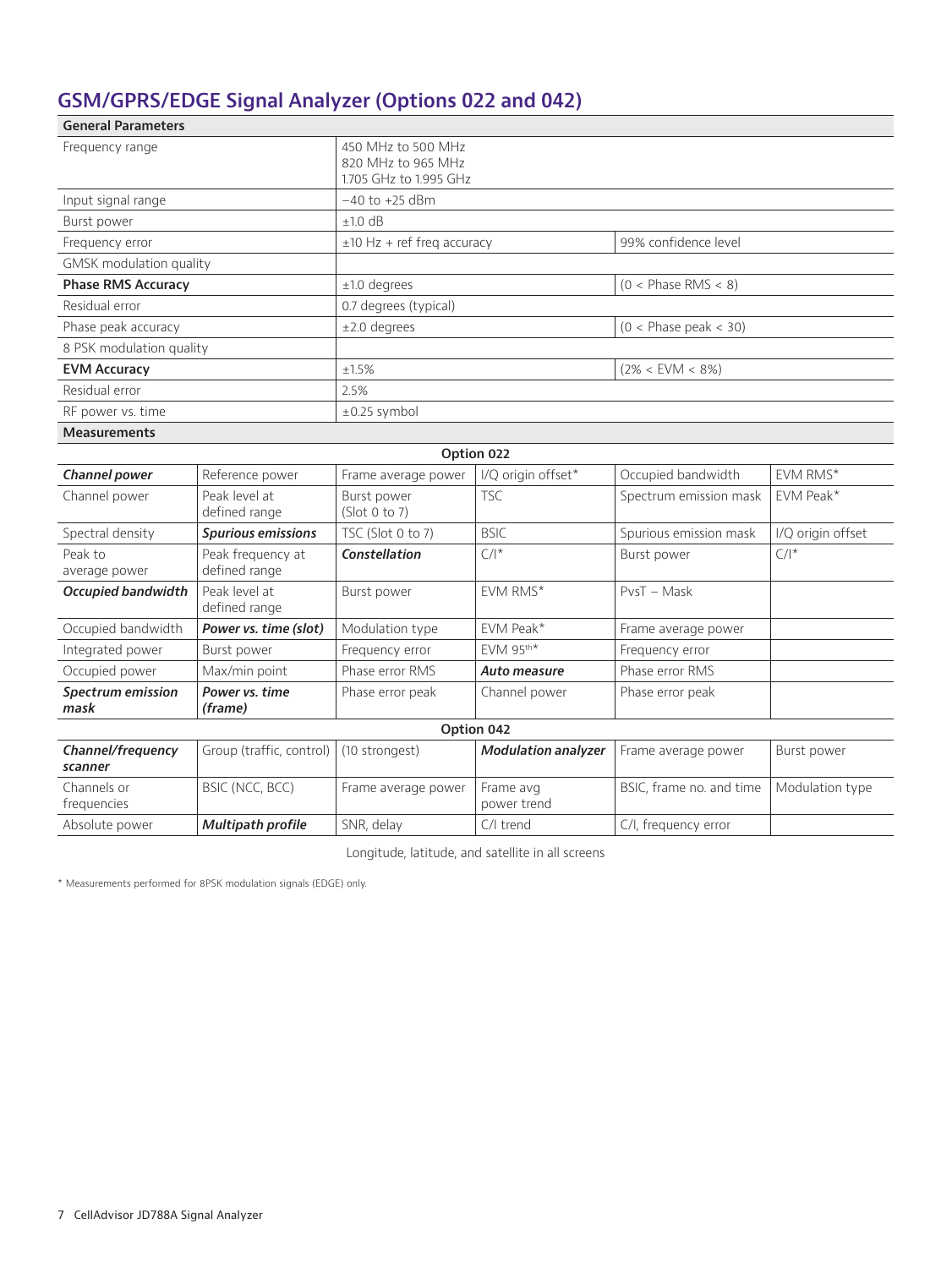# **WCDMA/HSPA+ Signal Analyzer (Options 023 and 043)**

| <b>General Parameters</b>             |                                                                              |                            |  |  |
|---------------------------------------|------------------------------------------------------------------------------|----------------------------|--|--|
| Frequency range                       | Band 1 to 14, 19 to 22, 25, 26                                               |                            |  |  |
| Input signal range                    | $-40$ to $+25$ dBm                                                           |                            |  |  |
| RF channel power accuracy             | $\pm$ 1.0 dB, $\pm$ 0.7 dB (typical)                                         |                            |  |  |
| Occupied bandwidth accuracy           | $±100$ kHz                                                                   |                            |  |  |
| Adjacent channel leakage ratio (ACLR) | $<-56$ dB, $\pm 0.7$ dB at 5 MHz offset<br><-58 dB, ±0.8 dB at 10 MHz offset |                            |  |  |
| WCDMA modulation                      | <b>OPSK</b>                                                                  |                            |  |  |
| HSPA+ modulations                     | QPSK, 16 QAM, 64 QAM                                                         |                            |  |  |
| Frequency error                       | $±10$ Hz + ref freg accuracy                                                 | 99% confidence level       |  |  |
| EVM accuracy                          | ±2.0%                                                                        | $2\% \le$ EVM $\le$ 20%    |  |  |
| Residual EVM                          | 2.5% (typical)                                                               |                            |  |  |
| Code domain power                     | $\pm 0.5$ dB relative power                                                  | Code channel power >-25 dB |  |  |
|                                       | $±1.5$ dB absolute power                                                     | Code channel power >-25 dB |  |  |
| CPICH power accuracy                  | $\pm 0.8$ dB (typical)                                                       |                            |  |  |

#### **Measurements**

| Option 023                |                           |                       |                        |                        |                              |
|---------------------------|---------------------------|-----------------------|------------------------|------------------------|------------------------------|
| Channel power             | <b>ACLR</b>               | Constellation         | Max, avg active power  | Codogram               | Auto measure                 |
| Channel power             | Reference power           | CPICH power           | Max, avg inactive      | Code utilization       | Channel power                |
|                           |                           |                       | power                  |                        |                              |
| Spectral density          | Abs power at defined      | Rho, EVM              | Scramble code          | <b>RCSI</b>            | Occupied bandwidth           |
| Peak to average power     | range                     | Peak CDE              | Relative code domain   | CPICH, P-CCPCH,        | Spectrum emission            |
|                           |                           |                       | error                  | S-CCPCH, PICH, P-SCH,  | mask                         |
| <b>Occupied bandwidth</b> | Rel power at defined      | Frequency error       |                        | S-SCH                  | <b>ACLR</b>                  |
| Occupied bandwidth        | range                     | Time offset           | Abs/Rel code power     | CDP table              | Multi-ACLR                   |
| Integrated power          | <b>Multi-ACLR</b>         | Carrier feed-through  | Code error             | Reference power        | Spurious emission            |
|                           |                           |                       |                        |                        | mask                         |
| Occupied power            | Lowest reference          | Scramble code         | Individual code EVM,   | Code utilization       | Frequency error              |
|                           | power                     |                       | RCDE, and its constel- |                        |                              |
| Spectrum emission         | Highest reference         | Code domain power     | lation                 | Code, spreading factor | <b>EVM</b>                   |
| mask                      | power                     |                       |                        |                        |                              |
| Reference power           | Abs power at defined      | Abs/Rel code power    |                        | Allocation (channel    | Peak CDE                     |
|                           | range                     |                       |                        | type)                  |                              |
| Peak level at defined     |                           | Individual code FVM   | Channel power          | EVM, modulation type   | Carrier feed-through         |
| range                     | Rel power at defined      | and its constellation | Power bar graph        | Relative, absolute     | CPICH absolute power         |
|                           | range                     |                       | (Abs/Rel/Delta power)  | power                  |                              |
|                           |                           | Channel power         | CPICH, P-CCPCH,        |                        | CPICH relative power         |
|                           | <b>Spurious emissions</b> | Power bar graph       | S-CCPCH, PICH,         |                        | Max inactive power           |
|                           | Peak frequency at         | (Abs/Rel/Delta power) | P-SCH, S-SCH           |                        | Scramble code                |
|                           | defined range             | CPICH, P-CCPCH,       | Avg RCDE QPSK, 16      |                        | <b>Power statistics CCDF</b> |
|                           | Peak level at defined     | S-CCPCH               | QAM, 64 QAM            |                        |                              |
|                           | range                     | PICH, P-SCH, S-SCH    |                        |                        |                              |
|                           |                           |                       |                        |                        |                              |

| Option 043                                    |                              |                             |                                          |                            |                               |  |
|-----------------------------------------------|------------------------------|-----------------------------|------------------------------------------|----------------------------|-------------------------------|--|
| <b>Channel scanner</b>                        | Scramble scanner             | <b>Multipath profile</b>    | Code domain power                        | Max, avg active power      | Amplifier capacity            |  |
| (up to 6)                                     | (up to 6)                    | Channel, multipath<br>power | Abs/Rel code power                       | Max, avg inactive<br>power | Peak amplifier capacity       |  |
| Frequencies or chan-<br>nels                  | Channel power                | Ec/lo, delay                | Individual code EVM                      | Frequency error            | Average amplifier<br>capacity |  |
| Channel power, scram-                         | CPICH dominance              |                             | Channel power                            | Time offset, Rho           |                               |  |
| ble code, CPICH power, Scramble code<br>Ec/lo |                              |                             | Scramble code                            | Carrier feed-through       | Code, peak utilization        |  |
|                                               | Ec/lo, CPICH power,<br>delay |                             | CPICH, P-CCPCH,<br>S-CCPCH, PICH, P-SCH, | (Composite) EVM            | Average utilization           |  |
|                                               |                              |                             | S-SCH                                    | CPICH EVM, P-CCPCH         | Route map                     |  |
|                                               |                              |                             |                                          | <b>EVM</b>                 | CPICH power, Ec/lo            |  |
|                                               |                              |                             |                                          |                            |                               |  |

Longitude, latitude, and satellite in all screens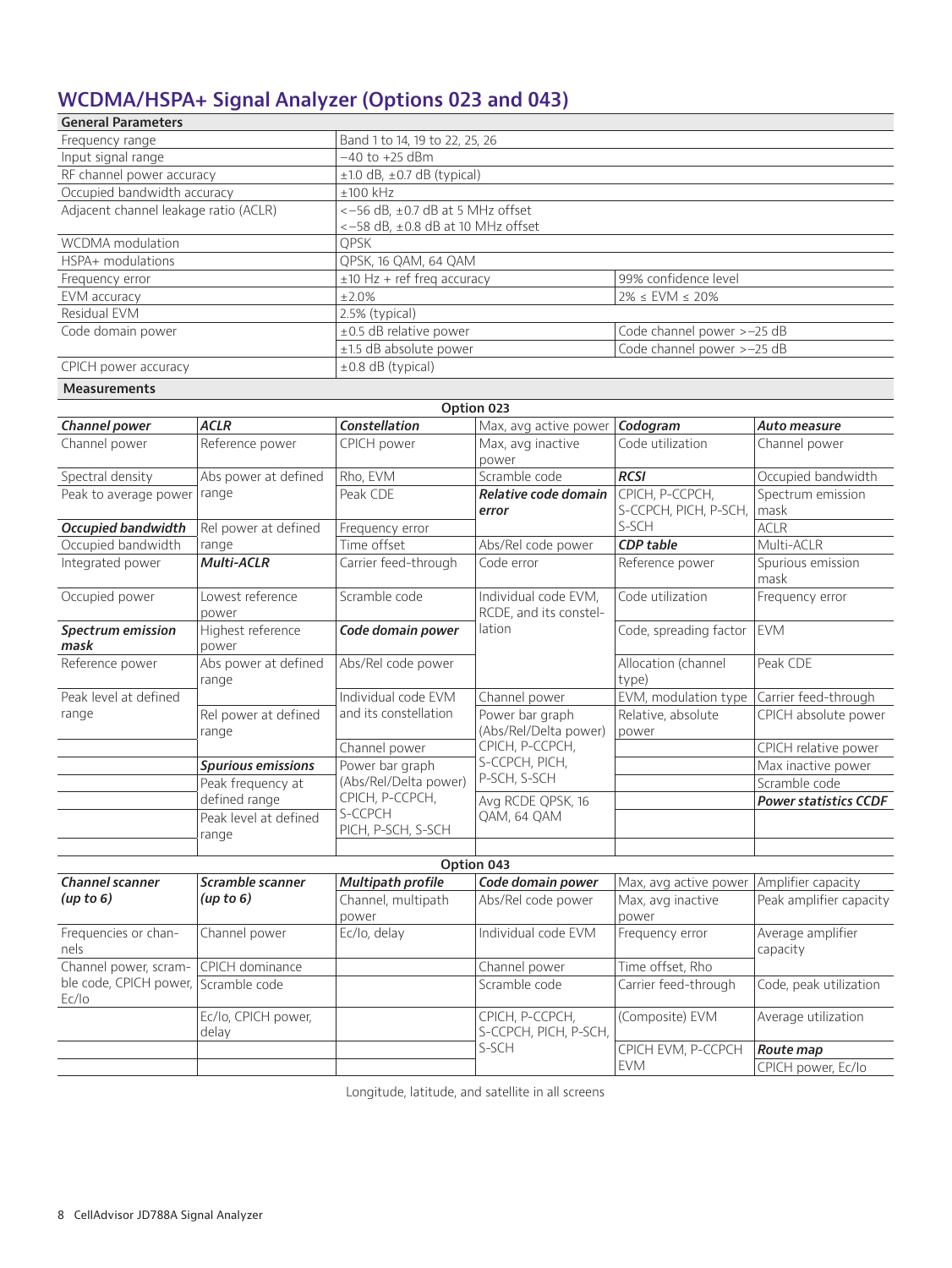#### **TD-SCDMA Signal Analyzer (Options 025 and 045)**

| <b>General Parameters</b>      |                                              |                                                    |                                      |                                              |                    |  |
|--------------------------------|----------------------------------------------|----------------------------------------------------|--------------------------------------|----------------------------------------------|--------------------|--|
| Frequency range                |                                              | 1.785 GHz to 2.22 GHz                              |                                      |                                              |                    |  |
| Input signal level             |                                              | $-40$ to $+25$ dBm                                 |                                      |                                              |                    |  |
| Channel power (RRC) accuracy   |                                              | $±1.0$ dB (typical)                                |                                      |                                              |                    |  |
| Modulations                    |                                              | QPSK, 8 PSK, 16 QAM, 64 QAM                        |                                      |                                              |                    |  |
| Frequency error                |                                              | $±10$ Hz + ref freq accuracy                       |                                      | 99% confidence level                         |                    |  |
| Residual EVM (RMS)             |                                              | 2.0% (typical)                                     |                                      | P-CCPCH slot and 1 channel                   |                    |  |
| Time error (Tau)               |                                              | $\pm 0.2$ µs (typical)                             |                                      | External trigger                             |                    |  |
| Spreading factor               |                                              | Auto (DL, UL), 1, 2, 4, 8, 16                      |                                      |                                              |                    |  |
| <b>Measurements</b>            |                                              |                                                    |                                      |                                              |                    |  |
|                                |                                              |                                                    | Option 025                           |                                              |                    |  |
| Channel power                  | Lowest reference                             | Data power left                                    | Midamble power                       | Code power and error                         | Multi-ACLR         |  |
|                                | power                                        | (TS [0 to 6], DwPTS,<br>UpPTS)                     |                                      |                                              |                    |  |
| Channel power                  | Highest reference<br>power                   | Midamble power<br>(TS [0 to 6], DwPTS,<br>UpPTS)   | Slot power                           | Individual code EVM<br>and its constellation | Slot power         |  |
| Spectral density               | Abs power at<br>defined range                | Data power right<br>(TS [0 to 6], DwPTS,<br>UpPTS) | DwPTS power                          | Data format                                  | DwPTS power        |  |
| Peak to average power          | Rel power at defined<br>range                | Time offset<br>(TS [0 to 6], DwPTS,<br>UpPTS)      | Midamble power<br>(1 to 16)          | Slot, DwPTS power                            | UpPTS power        |  |
| <b>Occupied bandwidth</b>      | <b>Spurious emissions</b>                    | Power vs. time (mask)                              | Code power                           | No. of active code                           | On/off slot ratio  |  |
| Occupied bandwidth             | Peak frequency at<br>defined range           | Slot power                                         | Abs/Rel code power                   | Scramble code                                | Frequency error    |  |
| Integrated power               | Peak level at                                | On/off slot ratio                                  | Individual code EVM                  | Max active                                   | <b>EVM RMS</b>     |  |
|                                | defined range                                |                                                    | and its constellation<br>Data format | code power                                   | Peak CDE           |  |
| Occupied power                 | Power vs. time (slot)                        | Off power                                          |                                      | Avg active<br>code power                     |                    |  |
| Spectrum<br>emission mask      | Slot power                                   | <b>Timogram</b>                                    | Slot power, DwPTS<br>power           | Max inactive<br>code power                   | Max inactive power |  |
| Reference power                | DwPTS power                                  | Constellation                                      | No. of active code                   | Avg inactive<br>code power                   | Scramble code      |  |
| Peak level at<br>defined range | UpPTS power                                  | Rho                                                | Scramble code                        | Peak CDE and<br>peak active CDE              |                    |  |
| <b>ACLR</b>                    | On/off slot ratio                            | EVM RMS, EVM peak                                  | Max active<br>code power             | Auto measure                                 |                    |  |
| Reference power                | Slot PAR                                     | Peak CDE                                           | Avg active<br>code power             | Channel power                                |                    |  |
| Abs power at<br>defined range  | DwPTS code                                   | Frequency error                                    | Max inactive<br>code power           | Occupied bandwidth                           |                    |  |
| Rel power at<br>defined range  | Power vs. time<br>(frame)                    | I/Q origin offset                                  | Avg inactive<br>code power           | Spectrum<br>emission mask                    |                    |  |
| Multi-ACLR                     | Slot power<br>(TS [0 to 6], DwPTS,<br>UpPTS) | Time offset                                        | Code error                           | <b>ACLR</b>                                  |                    |  |
|                                |                                              |                                                    | Option 045                           |                                              |                    |  |
| Sync-DL ID<br>scanner (32)     | Pilot dominance                              | Pilot dominance                                    | Pilot dominance                      | Pilot dominance                              | <b>DwPTS Power</b> |  |
| Scramble code group            | Sync-DL ID vs. Tau<br>(up to 6)              | Sync-DL ID multipath                               | Sync-DL ID analyzer                  | EVM, frequency error                         |                    |  |
| Ec/lo, Tau                     | ID, power, Ec/Io, Tau                        | Ec/lo, Tau                                         | DwPTS power, Ec/lo<br>trend          | Ec/lo, CINR                                  |                    |  |
| DwPTS power                    | DwPTS power                                  | DwPTS power                                        | DwPTS power                          | Route map                                    |                    |  |

Longitude, latitude, and satellite in all screensTD-SCDMA Signal Analyzer (Option 025)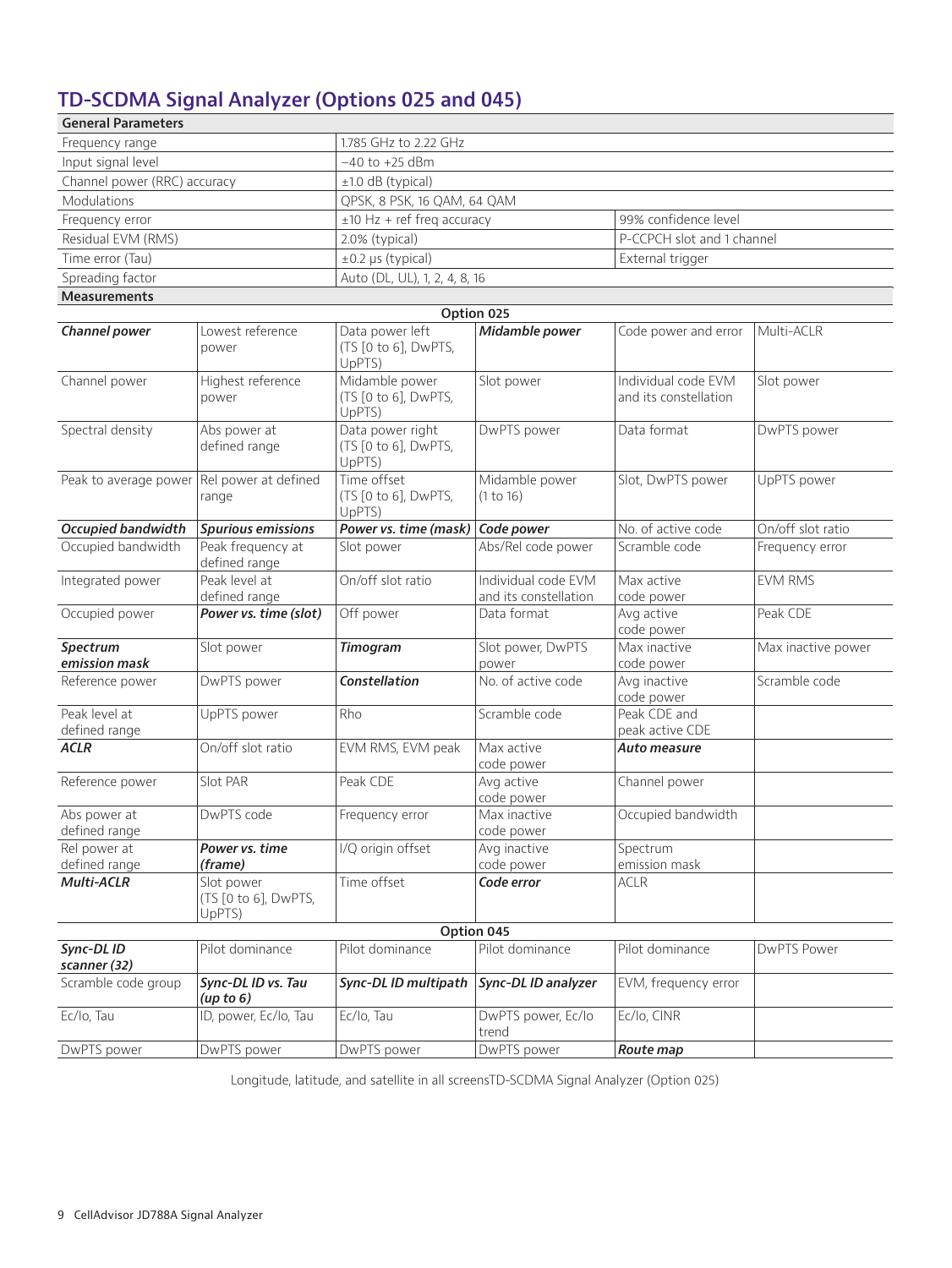# **Mobile WiMAX Signal Analyzer (Options 026 and 046)**

| <b>General Parameters</b> |                                           |                      |
|---------------------------|-------------------------------------------|----------------------|
| Frequency range           | 2.1 GHz to 2.7 GHz<br>3.4 GHz to 3.85 GHz |                      |
| Input signal level        | $-40$ to $+25$ dBm                        |                      |
| Channel power accuracy    | $±1.0$ dB (typical)                       |                      |
| Supported bandwidth       | 7 MHz, 8.75 MHz, and 10 MHz               |                      |
| Frequency error           | $\pm$ 10 Hz + ref freg accuracy           | 99% confidence level |
| Residual EVM (RMS)        | $1.5\%$ (typical)                         |                      |
| <b>Measurements</b>       |                                           |                      |

| Option 026                     |                                    |                               |                           |                        |                                        |
|--------------------------------|------------------------------------|-------------------------------|---------------------------|------------------------|----------------------------------------|
| Channel power                  | <b>Spurious emissions</b>          | Constellation                 | Max, min, avg power       | <b>Auto measure</b>    | Spectral flatness                      |
| Channel power                  | Peak frequency at<br>defined range | Channel power                 | <b>EVM</b> vs. subcarrier | Channel power          | Frequency error                        |
| Spectral density               | Peak level at<br>defined range     | RCE RMS, RCE peak             | RCE RMS, RCE peak         | Occupied bandwidth     | <b>RCE RMS</b>                         |
| Peak to<br>average power       | Power vs.<br>time (frame)          | EVM RMS, EVM peak             | EVM RMS, EVM peak         | Spectrum emission mask | RCE peak                               |
| <b>Occupied bandwidth</b>      | Channel power                      | Frequency error               | Segment ID, cell ID       | Spurious emission mask | <b>EVM RMS</b>                         |
| Occupied bandwidth             | Frame average<br>power             | Time offset                   | Preamble index            | Preamble power         | EVM peak                               |
| Integrated power               | Preamble power                     | Segment ID, cell ID           | EVM vs. symbol            | DL burst power         | <b>Power statistics</b><br><b>CCDF</b> |
| Occupied power                 | DL burst power                     | Preamble index                | RCE RMS, RCE peak         | UL burst power         |                                        |
| Spectrum<br>emission mask      | UL burst power                     | <b>Spectral flatness</b>      | EVM RMS, EVM peak         | Frame average power    |                                        |
| Reference power                | I/Q origin offset                  | Average subcarrier<br>power   | Segment ID, cell ID       | Time offset            |                                        |
| Peak level at<br>defined range | Time offset                        | Subcarrier power<br>variation | Preamble index            | I/Q origin offset      |                                        |
| Option 046                     |                                    |                               |                           |                        |                                        |
| Preamble scanner<br>(up to 6)  | Time offset                        | Relative power, delay         | Preamble power            | Preamble               | Preamble power                         |
| Total preamble power           | <b>Multipath profile</b>           | Preamble power trend          | Frame avg power           | Cell ID, sector ID     |                                        |
| Preamble,<br>relative power    | Total preamble<br>power            | Preamble power trend          | Relative power            | Time offset            |                                        |
| Cell ID, sector ID             | Multipath power                    | Relative power trend          | $\mathsf{C}/\mathsf{I}$   | Route map              |                                        |

Longitude, latitude, and satellite in all screens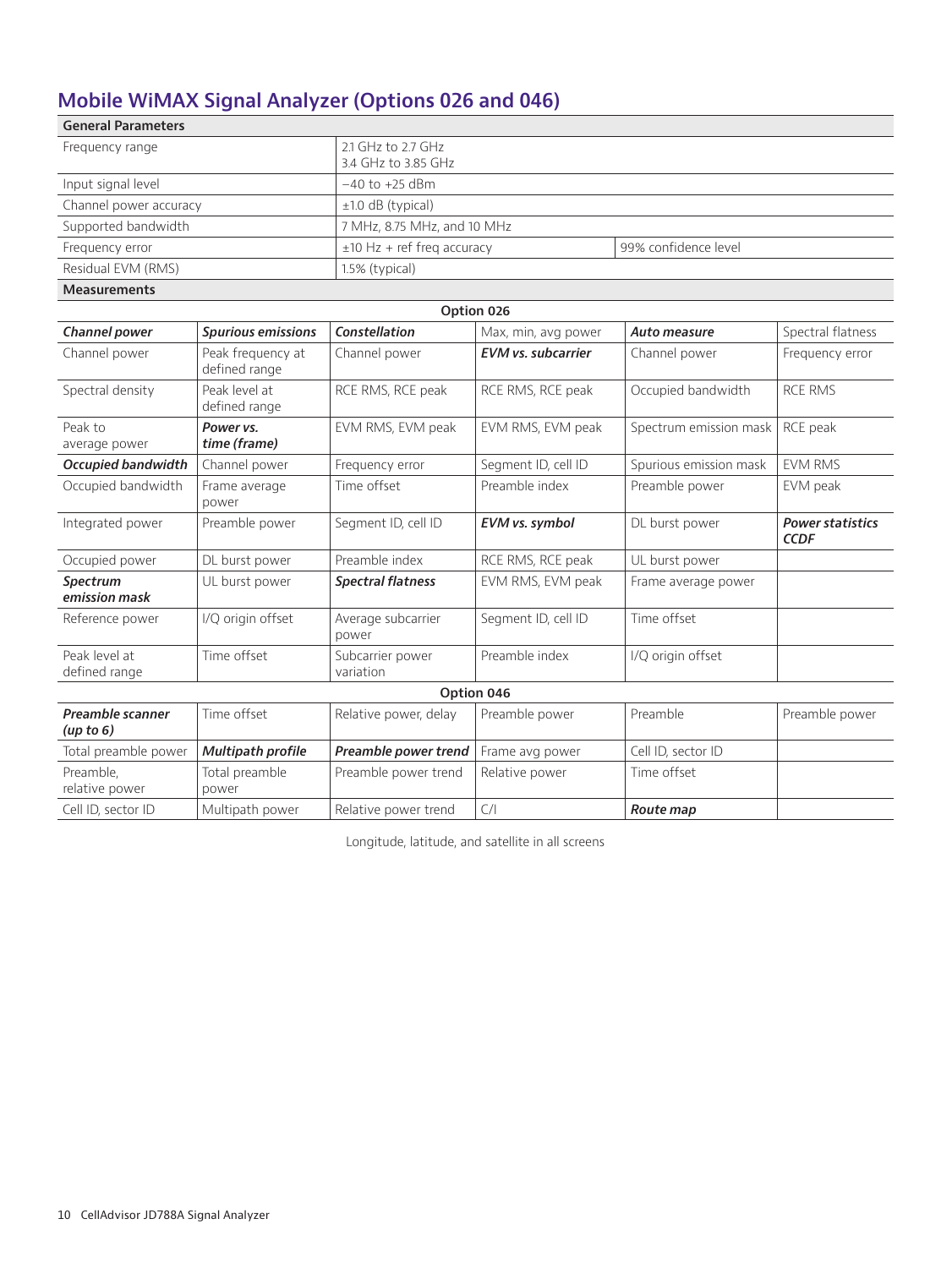# **LTE/LTE-Advanced—FDD Signal Analyzer (Options 028/030 and 048)**

| <b>General Parameters</b> |                                                   |                      |  |
|---------------------------|---------------------------------------------------|----------------------|--|
| Frequency range           | Band 1 to 14, 17 to 26                            |                      |  |
| Input signal level        | $-40$ to $+25$ dBm                                |                      |  |
| Channel power accuracy    | $\pm 1.0$ dB (typical)                            |                      |  |
| Supported bandwidths      | 1.4 MHz, 3 MHz, 5 MHz, 10 MHz, 15 MHz, and 20 MHz |                      |  |
| Frequency error           | $\pm$ 10 Hz + ref freg accuracy                   | 99% confidence level |  |
| Residual EVM (RMS)        | 2.0% (typical)                                    | Data FVM             |  |
| <b>Measurements</b>       |                                                   |                      |  |

| Option 028/030                   |                                                      |                                                        |                                                 |                                      |                                     |
|----------------------------------|------------------------------------------------------|--------------------------------------------------------|-------------------------------------------------|--------------------------------------|-------------------------------------|
| Channel power                    | Power vs. time (frame)                               | Control channel                                        | Data EVM RMS, peak                              | Antenna 1 RS power and<br><b>EVM</b> | PDSCH/Data* 64 QAM<br><b>EVM</b>    |
| Channel power                    | Frame average power                                  | Control channel sum-                                   | RS EVM RMS, peak                                |                                      | PDSCH 256QAM EVM                    |
| Spectral density                 | Subframe power                                       | mary (P-SS, S-SS, PBCH,                                | Cell, group, sector ID                          | Antenna 2 RS power                   | Data EVM RMS, peak                  |
| Peak to average power            | First slot power                                     | PCFICH, PHICH, PDCCH,                                  | Frame                                           | and EVM**                            | RS, P-SS, S-SS EVM                  |
| <b>Occupied bandwidth</b>        | Second slot power                                    | RS, MBSFN*)                                            | MBSFN*                                          | Antenna 3 RS power                   | RS, P-SS, S-SS power                |
| Occupied bandwidth               | Cell ID, I/Q origin offset                           | EVM, relative or ab-                                   | Frame summary table                             | and EVM**                            | PBCH power                          |
| Integrated power                 | Time offset                                          | solute<br>power, modulation type                       | (P-SS, S-SS, PBCH,<br>PCFICH, PHICH, PDCCH,     | Data allocation map                  | Subframe power                      |
| Occupied power                   | Constellation                                        | Each control channels'                                 | RS, MBSFN*, PDSCH/                              | Data allocation vs frame             | OFDM power                          |
| <b>Spectrum emission</b><br>mask | MBSFN*                                               | I/Q diagram                                            | Data* OPSK, PDSCDH/<br>Data* 16 QAM, PDSCH/     | Resource block power                 | Time error                          |
| Reference power                  | RS TX power                                          | Modulation format                                      | Data* 64 QAM, PDSCH/                            | OFDM symbol power                    | I/O origin offset                   |
| Peak level at defined<br>range   | PDSCH/Data* QPSK<br><b>EVM</b>                       | Frequency error                                        | Data* 25QAM)                                    | Data utilization                     | Carrier aggregation**               |
| <b>ACLR</b>                      | PDSCH/Data* 16 QAM<br><b>EVM</b>                     | I/Q origin offset                                      | EVM, relative or<br>absolute power,             | Data allocation vs<br>subframe       | Component carriers:<br>up to 5      |
| Reference power                  | PDSCH/Data* 64 QAM<br><b>EVM</b><br>PDSCH 256QAM EVM | EVM RMS, EVM peak                                      | modulation type                                 | Resource block power                 |                                     |
| Abs power at defined             | Data EVM RMS                                         | <b>Subframe</b>                                        | Frame average power                             | Data utilization                     | Subframe power                      |
| range                            | Data EVM peak                                        | MBSFN*                                                 | OFDM symbol power                               | Auto measure                         | P-SS, S-SS, PBCH, RS                |
| Rel power at defined<br>range    | Frequency error                                      | Subframe summary<br>table                              | Frequency error                                 | Channel power                        | power and EVM                       |
| Multi-ACLR                       | Time error                                           | (P-SS, S-SS, PBCH,                                     | I/Q origin offset                               | Occupied bandwidth                   | PDSCH/Data* QPSK                    |
| Lowest reference power           | Data channel                                         | PCFICH, PHICH, PDCCH,<br>RS, MBSFN*, PDSCH/            | EVM RMS, peak                                   | Spectrum emission<br>mask            | power and EVM                       |
| Highest reference power          | $MBSFN*$                                             | Data* QPSK, PDSCH/                                     | Data EVM RMS, peak                              | <b>ACLR</b>                          | PDSCH/Data* 16 QAM                  |
| Abs power at defined             | Resource block power                                 | Data* 16 QAM, PDSCH/                                   | Cell, group, sector ID                          | Multi-ACLR                           | power and EVM                       |
| range                            | I/Q diagram                                          | Data* 64 QAM, PDSCH/<br>Data* 25QAM)                   | Time alignment error                            | Spurious emission mask               | PDSCH/Data* 64 QAM<br>power and EVM |
| Rel power at defined<br>range    | RB power                                             | EVM, relative or absolute<br>power, modulation type    | Time alignment error<br>trend                   | Frame average power                  | PDSCH 256QAM EVM                    |
| <b>Spurious emissions</b>        | Modulation format                                    |                                                        |                                                 | Time alignment error                 | Cell ID                             |
| Peak frequency at                | I/Q origin offset                                    | Subframe power                                         | Time alignment error                            | Frequency error                      | Frequency error                     |
| defined range                    | EVM RMS, EVM peak                                    | OFDM symbol power                                      | RS power difference                             | MBSFN*                               | Time alignment error                |
| Peak level at defined<br>range   |                                                      | Frequency, time error<br>Antenna 0 RS power<br>and EVM |                                                 | PDSCH/Data* QPSK<br><b>EVM</b>       | Antenna port                        |
|                                  |                                                      |                                                        |                                                 | PDSCH/Data* 16 QAM<br><b>EVM</b>     | <b>Power statistics CCDF</b>        |
|                                  |                                                      |                                                        | Option 048                                      |                                      |                                     |
| Channel scanner (up<br>to 6)     | ID scanner (up to 6)                                 | <b>Multipath profile</b>                               | Control channel table<br>(P-SS, S-SS, PBCH, PC- | PMCH subframe power*   Route map     |                                     |
| Frequency or channels            | RSRP/RSRQ dominance                                  | Cell, group, sector ID                                 | FICH, RS 0, RS 1, RS 2**,                       | Time alignment error                 | <b>RSRP</b>                         |
| Cell, group, sector ID           | S-SS RSSI dominance                                  | Ant 0 RS Ec/lo, delay                                  | RS 3**, MBSFN RS*)                              | Time offset                          | <b>RSRQ</b>                         |
| Channel power                    | S-SS Ec/lo dominance                                 | Ant 1 RS Ec/lo, delay                                  |                                                 | Datagram                             | RS-SINR                             |
| RSRP/RSRQ                        | Cell, group, sector ID                               | Ant 2 RS Ec/lo**, delay**                              | Absolute power                                  | Datagram                             | S-SS RSSI                           |
| RS-SINR                          | RSRP/RSRQ                                            | Ant 3 RS Ec/lo**, delay**                              | Relative power                                  | Resource block power                 | P-SS/S-SS Power                     |
| Antenna port                     | RS-SINR/S-SS RSSI                                    | Control channel                                        | EVM RMS, phase                                  | Data utilization                     | S-SS Ec/lo                          |
|                                  | P-SS/S-SS Power                                      | RS power trend                                         | Frequency error                                 |                                      |                                     |
|                                  | S-SS Ec/lo                                           | Cell, group, sector ID                                 |                                                 |                                      |                                     |

Longitude, latitude, and satellite in all screens

\*Measurement is performed when MBMS is enabled.

\*\*Measurement is performed when option 030 is enabled. LTE/LTE-Advanced—FDD Signal Analyzer (Options 028/030)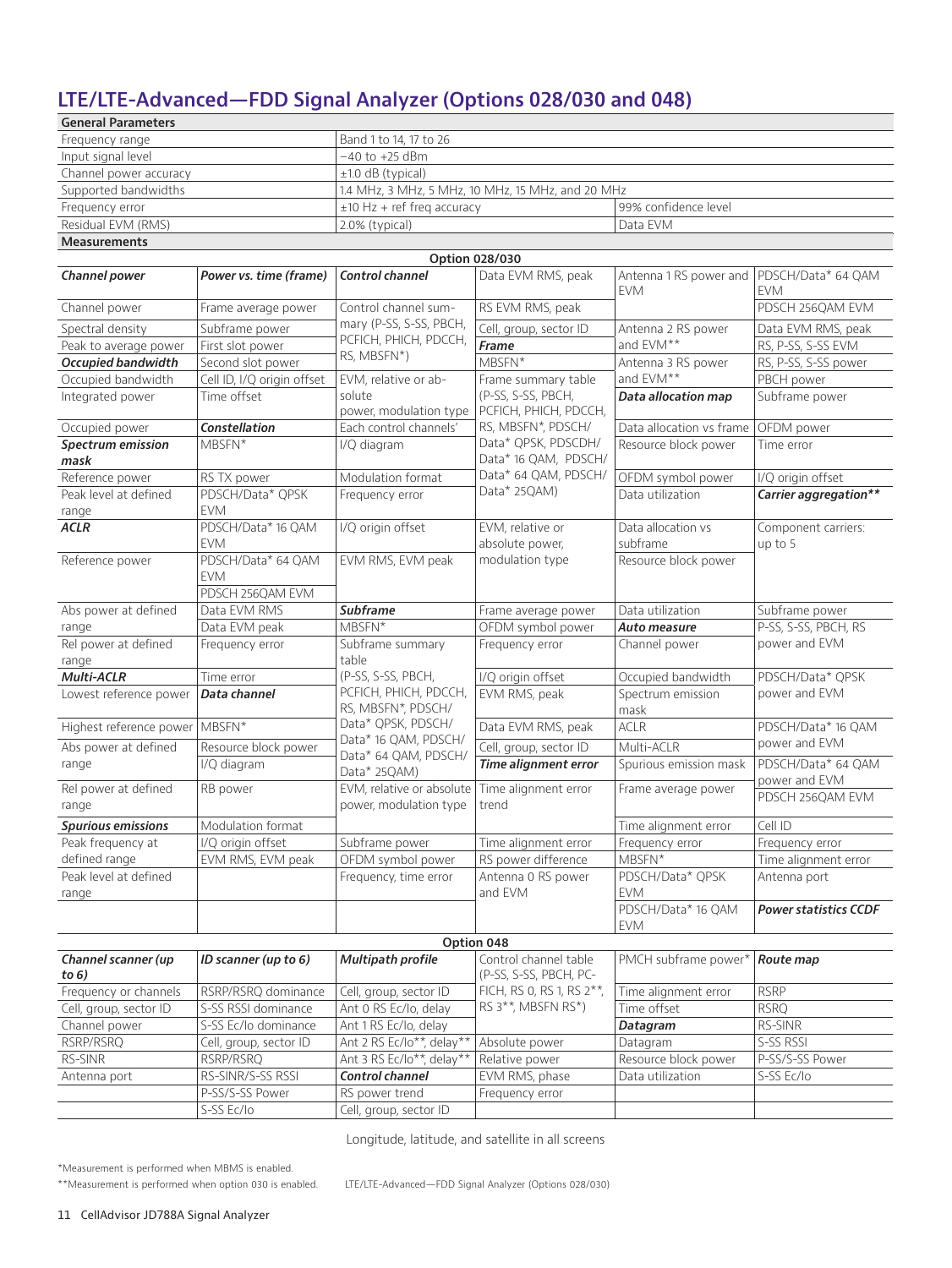#### **LTE/LTE-Advanced— TDD Signal Analyzer (Options 029/031 and 049)**

| <b>General Parameters</b> |                                                   |                      |  |
|---------------------------|---------------------------------------------------|----------------------|--|
| Frequency range           | Band 33 to 43                                     |                      |  |
| Input signal level        | $-40$ to $+25$ dBm                                |                      |  |
| Channel power accuracy    | $\pm 1.0$ dB (typical)                            |                      |  |
| Supported bandwidth       | 1.4 MHz, 3 MHz, 5 MHz, 10 MHz, 15 MHz, and 20 MHz |                      |  |
| Frequency error           | $±10$ Hz + ref freg accuracy                      | 99% confidence level |  |
| Residual EVM (RMS)        | 2.0% (typical)                                    | Data FVM             |  |
| <b>Measurements</b>       |                                                   |                      |  |

|                                  |                                  |                              | Option 029/031/033                                           |                                                    |                                     |
|----------------------------------|----------------------------------|------------------------------|--------------------------------------------------------------|----------------------------------------------------|-------------------------------------|
| Channel power                    | <b>Spurious emissions</b>        | Data EVM peak                | <b>Subframe</b>                                              | Antenna 3 RS power and PDSCH/Data* 64 QAM<br>FVM** | <b>EVM</b>                          |
| Channel power                    | Peak frequency at                | Frequency error              | MBSFN*                                                       |                                                    | PDSCH 256QAM EVM                    |
| Spectral density                 | defined range                    | Time error                   | Subframe summary                                             | Cell, group, sector ID                             | Data EVM RMS, peak                  |
| Peak to average power            | Peak level at defined            | Data channel                 | table (P-SS, S-SS, PBCH,                                     | <b>Data allocation map</b>                         | RS, P-SS, S-SS EVM                  |
| <b>Occupied bandwidth</b>        | range                            | $MBSFN*$                     | PCFICH, PHICH, PDCCH,                                        | Data allocation vs frame                           | RS, P-SS, S-SS power                |
| Occupied bandwidth               | Power vs. time (frame)           | Resource block power         | RS, MBSFN*, PDSCH/                                           | Resource block power                               | PBCH power                          |
| Integrated power                 | Frame average power              | I/Q diagram                  | Data* QPSK, PDSCH/                                           | OFDM symbol power                                  | Subframe power                      |
| Occupied power                   | Subframe power                   | RB power                     | Data* 16 QAM, PDSCH/<br>Data* 64 QAM, PDSCH/<br>Data* 25QAM) | Data utilization                                   | OFDM power                          |
| <b>Spectrum emission</b><br>mask | First slot power                 | Modulation format            | EVM, relative or abso-<br>lute power, modulation             | Data allocation vs<br>subframe                     | Time error                          |
| Reference power                  | Second slot power                | I/Q origin offset            | type                                                         |                                                    | I/Q origin offset                   |
| Peak level at defined            | Cell ID, I/Q origin offset       | EVM RMS, EVM peak            | Subframe power                                               | Resource block power                               | Carrier aggregation**               |
| range                            | Time offset                      | Control channel              | OFDM symbol power                                            | Data utilization                                   | Component carriers:                 |
| <b>ACLR</b>                      | Power vs. time (slot)            | Control channel sum-         | Frequency, time error                                        | Auto measure                                       | up to 5                             |
| Reference power                  | Slot average power               | mary                         | Data EVM RMS, peak                                           | Channel power                                      | Subframe power                      |
| Abs power at defined             | Transient period length          | (P-SS, S-SS, PBCH,           | RS EVM RMS, peak                                             | Occupied bandwidth                                 | P-SS, S-SS, PBCH, RS                |
| range                            | Off power                        | PCFICH, PHICH, PDCCH,        | Cell, group, sector ID                                       | Spectrum emission                                  | power and EVM                       |
|                                  |                                  | RS, MBSFN*)                  |                                                              | mask                                               |                                     |
| Rel power at defined             | <b>Constellation</b>             | EVM, relative or abso-       | <b>Time alignment error</b>                                  | <b>ACLR</b>                                        | PDSCH/Data* QPSK                    |
| range                            | MBSFN*                           | lute power, modulation       | Time alignment error                                         | Mult-ACLR                                          | power and EVM                       |
|                                  |                                  | type                         | trend                                                        |                                                    |                                     |
| Multi-ACLR                       | RS TX power                      | Each control channels'       | Time alignment error                                         | Spurious emission mask                             | PDSCH/Data* 16 QAM                  |
| Lowest reference power           | PDSCH/Data* QPSK<br><b>EVM</b>   | I/Q diagram                  | RS power difference                                          | Slot average power                                 | power and EVM                       |
| Highest reference power          | PDSCH/Data* 16 QAM<br><b>EVM</b> | Modulation format            | Antenna 0 RS power<br>and EVM                                | Off power                                          | PDSCH/Data* 64 QAM<br>power and EVM |
| Abs power at defined             |                                  | Frequency error              |                                                              | Transition period                                  | PDSCH 256QAM EVM                    |
| range                            | PDSCH/Data* 64 QAM<br><b>EVM</b> | I/Q origin offset            | Antenna 1 RS power and Time alignment error<br><b>EVM</b>    |                                                    | Cell ID                             |
| Rel power at defined             | PDSCH 256QAM EVM                 | EVM RMS, EVM peak            |                                                              | MBSFN*                                             | Frequency error                     |
| range                            | Data EVM RMS                     |                              | Antenna 2 RS power<br>and EVM**                              | PDSCH/Data* QPSK<br>EVM                            | Time alignment error                |
|                                  |                                  |                              |                                                              | PDSCH/Data* 16 QAM                                 | Antenna port                        |
|                                  |                                  |                              |                                                              | <b>EVM</b>                                         | <b>Power statistics CCDF</b>        |
|                                  |                                  |                              | Option 049                                                   |                                                    |                                     |
| Channel scanner                  | ID scanner (up to 6)             | Multipath profile            | Control channel                                              | EVM RMS, phase                                     | Route map                           |
| (up to 6)                        | RSRP/RSRQ dominance              | Cell, group, sector ID       | RS power trend                                               | Frequency error                                    | <b>RSRP</b>                         |
| Frequency or channels            | S-SS RSSI dominance              | Ant 0 RS Ec/lo, delay        | Cell, group, sector ID                                       | PMCH subframe power*                               | <b>RSRQ</b>                         |
| Cell, group, sector ID           | S-SS Ec/lo dominance             | Ant 1 RS Ec/lo, delay        | Control channel table                                        | Time alignment error                               | RS-SINR                             |
| Channel power                    | Cell, group, sector ID           | Ant 2 RS Ec/lo**,<br>delay** | (P-SS, S-SS, PBCH, PC-<br>FICH, RS 0, RS 1, RS 2**,          | Time offset                                        | S-SS RSSI                           |
| RSRP/RSRQ                        | RSRP/RSRQ                        | Ant 3 RS Ec/lo**,<br>delay** | RS 3**, MBSFN RS*)                                           | Datagram                                           | P-SS, S-SS power                    |
| RS-SINR                          | RS-SINR/S-SS RSSI                |                              |                                                              | Datagram                                           | S-SS Ec/lo                          |
| Antenna port                     | P-SS/S-SS power                  |                              | Absolute power                                               | Resource block power                               |                                     |
|                                  | S-SS Ec/Io                       |                              | Relative power                                               | Data utilization                                   |                                     |

Longitude, latitude, and satellite in all screens

\*Measurement is performed when MBMS is enabled.

\*\*Measurement is performed when option 031 is enabled.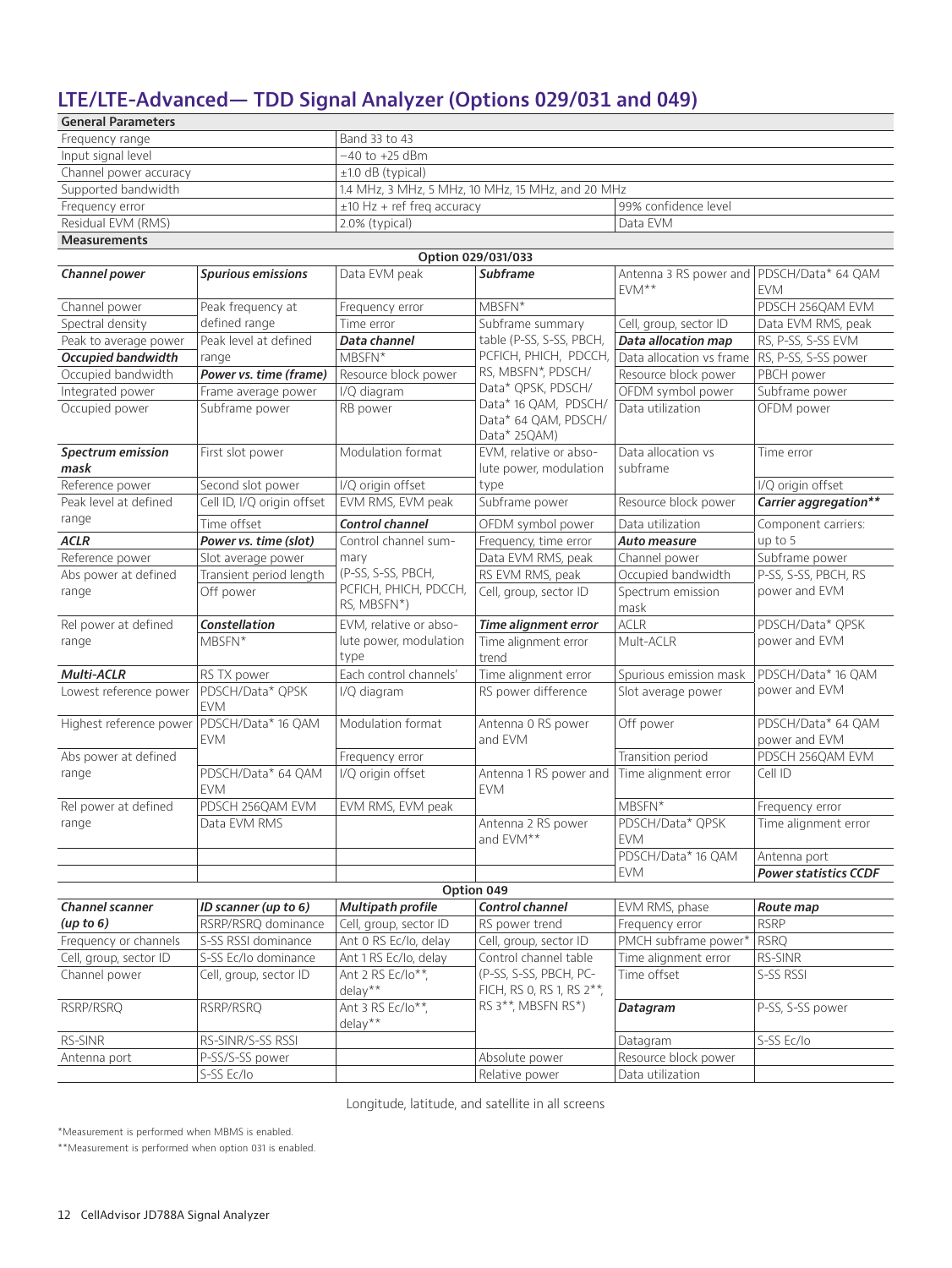# **NB-IoT Signal Analyzer (Option 034)**

| <b>General Parameters</b> |                                 |                      |  |
|---------------------------|---------------------------------|----------------------|--|
| Operation Mode            | In-Band                         |                      |  |
| Input signal level        | $-40$ to $+25$ dBm              |                      |  |
| Channel power accuracy    | $\pm 1.0$ dB (typical)          |                      |  |
| Supported bandwidths      | 180 kHz                         |                      |  |
| Anchore Carrier           | PRBS Index                      |                      |  |
| Measurement Type          | Frame, Subframe                 |                      |  |
| Frequency error           | $\pm$ 10 Hz + ref freq accuracy | 99% confidence level |  |
| Residual EVM (RMS)        | 2.0% (typical)                  | Data EVM             |  |
| <b>Measurement</b>        |                                 |                      |  |
| Option 034                |                                 |                      |  |

| <b>Channel Summary</b><br>IQ Diagram<br>EVM, Power (dBm), and Modulation type |                  | Constellation diagram and Modulation quality indices             |                            |  |
|-------------------------------------------------------------------------------|------------------|------------------------------------------------------------------|----------------------------|--|
| Frame / Subframe Power                                                        | Physical Cell ID | Modulation Format                                                | Frequency Error (Hz / PPM) |  |
| <b>NPSS</b>                                                                   | <b>NPDSCH</b>    | IQ Origin Offset                                                 |                            |  |
| <b>NSSS</b>                                                                   | NRS0             | EVM RMS (Current/ Accumulated)   EVM Peak (Current/ Accumulated) |                            |  |
| <b>NPBCH</b>                                                                  | NRS <sub>1</sub> |                                                                  |                            |  |

#### **EMF Analyzer (Option 050)**

| <b>General Parameters</b> |                                                                                                                                 |
|---------------------------|---------------------------------------------------------------------------------------------------------------------------------|
| Supported Antenna         | Isotropic Antenna G700050380<br>26 MHz to 3 GHz                                                                                 |
| Mode                      | Sweep / FFT                                                                                                                     |
| Trace                     | X-Axis, Y-Axis, Z-Axis, Current, Isotropic, Isotropic Accumulated                                                               |
| Limit lines               | MSL, ICNIRP                                                                                                                     |
| Dwell Time                | 1 to 60s                                                                                                                        |
| Measurement Time          | 1 to 30 min (# of measurement = Measurement Time / (Dwell Time x 3)                                                             |
| Units                     | dBµV/m, dBmV/m, dBV/m, V/m, W/m <sup>2</sup> , dBm/m <sup>2</sup> , dBW/m <sup>2</sup> , A/m, dBA/m, and Watt/cm <sup>2</sup> . |
| Miscellaneous             | Spectrum logging and Replay<br>Export to CSV<br>PDF Report Generation                                                           |
| Measurement               |                                                                                                                                 |

|  |  |  |  | Option 050 and G700050380 |
|--|--|--|--|---------------------------|
|--|--|--|--|---------------------------|

| Trace: X-Axis, Y-Axis, Z-Axis, Current, Isotropic, Isotropic EMF Power: AVG, Max, Min | Accumulated Isotropic EMF Power: AVG, |
|---------------------------------------------------------------------------------------|---------------------------------------|
| Isotropic Accumulated                                                                 | Max. Min                              |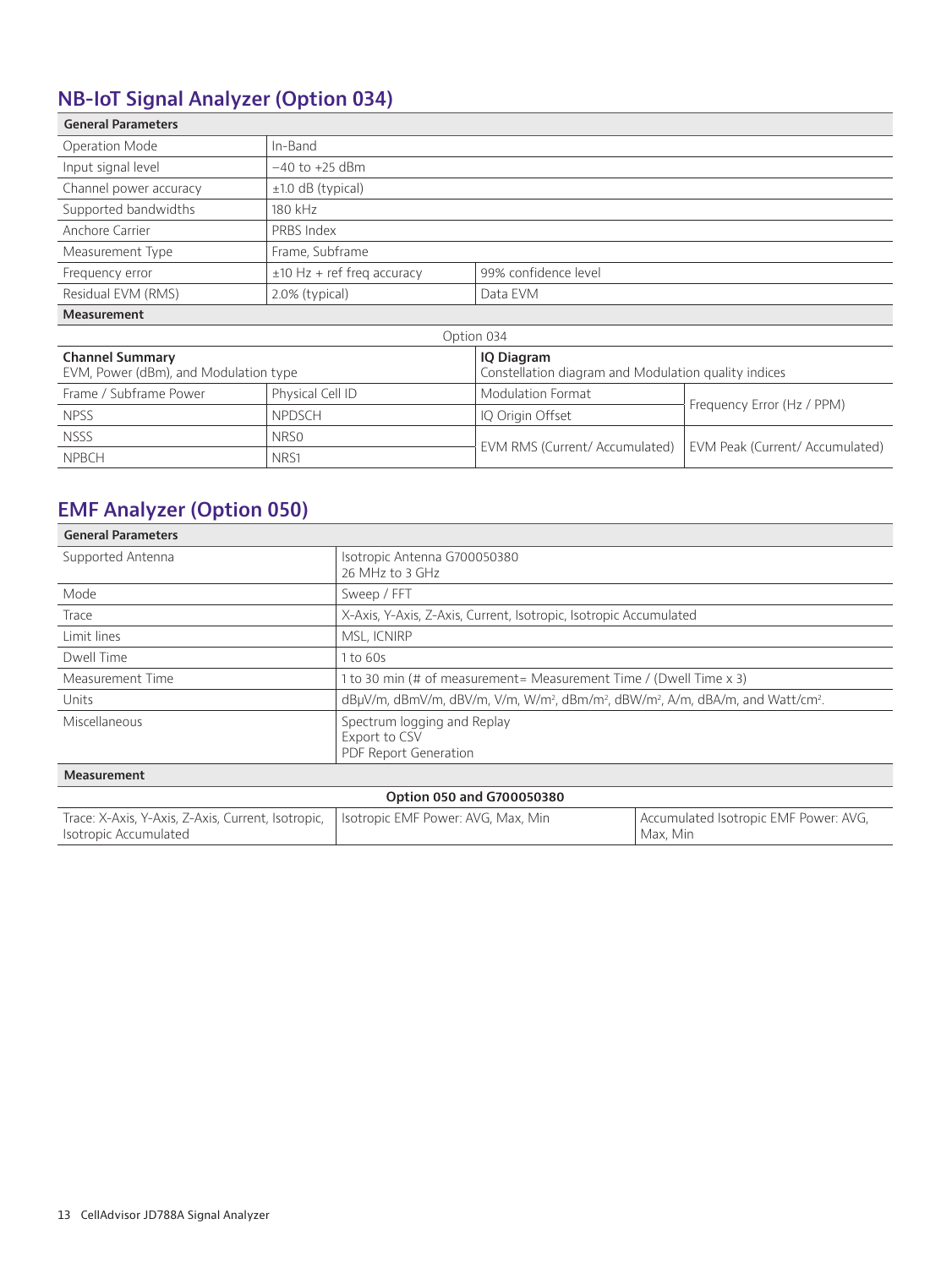#### **General Information**

| Frequency                                                                       |                                                                                |                                            |
|---------------------------------------------------------------------------------|--------------------------------------------------------------------------------|--------------------------------------------|
| RF In<br>Connector<br>Impedance<br>Damage level                                 | Spectrum analyzer<br>Type-N, female<br>50 Ω (nominal)                          | >+33 dBm, ±50 V DC (nominal), 3 min        |
| <b>RF Out</b><br>Connector<br>Impedance<br>Damage level                         | Type-N, female<br>50 Ω (nominal)<br>$>+40$ dBm, $\pm 50$ V DC (nominal), 3 min |                                            |
| <b>External Trigger, GPS</b><br>Connector<br>Impedance                          | SMA, female<br>50 Ω (nominal)                                                  |                                            |
| <b>External Ref</b><br>Connector<br>Impedance<br>Input frequency<br>Input range | SMA, female<br>50 Ω (nominal)<br>10 MHz, 13 MHz, 15 MHz<br>$-5$ to $+5$ dBm    |                                            |
| <b>USB</b><br>USB host <sup>1</sup><br>USB client <sup>2</sup>                  | Type A, 1 port<br>Type B, 1 port                                               |                                            |
| LAN <sup>3</sup>                                                                | RJ45, 10/100Base-T                                                             |                                            |
| Audio jack                                                                      | 3.5 mm headphone jack                                                          |                                            |
| External power                                                                  | 5.5 mm barrel connector                                                        |                                            |
| Speaker                                                                         | Built-in speaker                                                               |                                            |
| <b>Display</b>                                                                  |                                                                                |                                            |
| Type                                                                            | Resistive touch screen                                                         |                                            |
| Size                                                                            | 8 inch, LED backlight, transflective LCD<br>with anti-glare coating            |                                            |
| Resolution                                                                      | 800 x 600                                                                      |                                            |
| Power                                                                           |                                                                                |                                            |
| External DC input                                                               | 18 to 19 V DC                                                                  |                                            |
| Power consumption                                                               | 37 W                                                                           | 49 W maximum<br>(when charging<br>battery) |
| <b>Battery</b>                                                                  |                                                                                |                                            |
| Type                                                                            | 10.8 V, 7800 mA/hr (lithium ion)                                               |                                            |
| Operating time                                                                  | >3 hours (typical)                                                             |                                            |
| Charge time                                                                     | 3 hr (while not operating)<br>9 hr (while operating)                           |                                            |
| Charging temperature                                                            | 0 to 45°C (32 to 104°F) ≤85% RH                                                |                                            |
| Discharging temperature                                                         | -20 to 55°C (4 to 131°F) ≤85% RH                                               |                                            |
| Storage temperature                                                             | 0 to 25°C (32 to 77°F)<br>≤85% RH (noncondensing)                              |                                            |

| Data Storage                                                                                                            |                                                                                                                                                                           |
|-------------------------------------------------------------------------------------------------------------------------|---------------------------------------------------------------------------------------------------------------------------------------------------------------------------|
| Internal <sup>4</sup>                                                                                                   | Maximum 100 MB                                                                                                                                                            |
| Fxternal <sup>5</sup>                                                                                                   | Limited by size of USB flash drive                                                                                                                                        |
| Environmental                                                                                                           |                                                                                                                                                                           |
| <b>Operating Temperature</b>                                                                                            |                                                                                                                                                                           |
| AC Power                                                                                                                | 0 to 40°C (32 to 104°F) with no derating                                                                                                                                  |
| Battery                                                                                                                 | 0 to 40°C (32 to 104°F) at charging<br>-10 to 55°C (14 to 131°F) at discharging                                                                                           |
| Maximum humidity                                                                                                        | 95% RH (noncondensing)                                                                                                                                                    |
| Shock and vibration                                                                                                     | MIL-PRF-28800F class 2                                                                                                                                                    |
| Storage temperature <sup>6</sup>                                                                                        | $-30$ to 71°C (-22 to 160°F)                                                                                                                                              |
| <b>EMC</b>                                                                                                              |                                                                                                                                                                           |
|                                                                                                                         | IEC/EN 61326-1:2006 (complies with European EMC)                                                                                                                          |
| CISPR11:2009 +A1:2010                                                                                                   |                                                                                                                                                                           |
| <b>ESD</b>                                                                                                              |                                                                                                                                                                           |
| IIEC/EN 61000-4-2                                                                                                       |                                                                                                                                                                           |
| Size and Weight (standard configuration)                                                                                |                                                                                                                                                                           |
| Weight (with battery)                                                                                                   | $<$ 3.9 kg (8.6 lb)                                                                                                                                                       |
| Size $(W \times H \times D)$                                                                                            | 295 x 195 x 82 mm                                                                                                                                                         |
|                                                                                                                         | $(11.6 \times 7.7 \times 3.2)$ in)                                                                                                                                        |
| Warranty                                                                                                                |                                                                                                                                                                           |
| 3 years                                                                                                                 |                                                                                                                                                                           |
| <b>Calibration Cycle</b>                                                                                                |                                                                                                                                                                           |
| 1 year                                                                                                                  |                                                                                                                                                                           |
| 2. Data transfer and PC Application based remote control<br>3. Data transfer or PC Application/Web-based remote control | 1. Connects flash drive, power sensor, EZ-Cal kit, and fiber microscope.                                                                                                  |
|                                                                                                                         | 4. 20 to 85% RH, store battery pack in low-humidity environment; extended exposure to<br>temperature above 45°C could significantly degrade battery performance and life. |
|                                                                                                                         | 5. Supports USB 2.0 compatible memory devices. (FAT and FAT32 compatible)                                                                                                 |

6. With the battery pack removed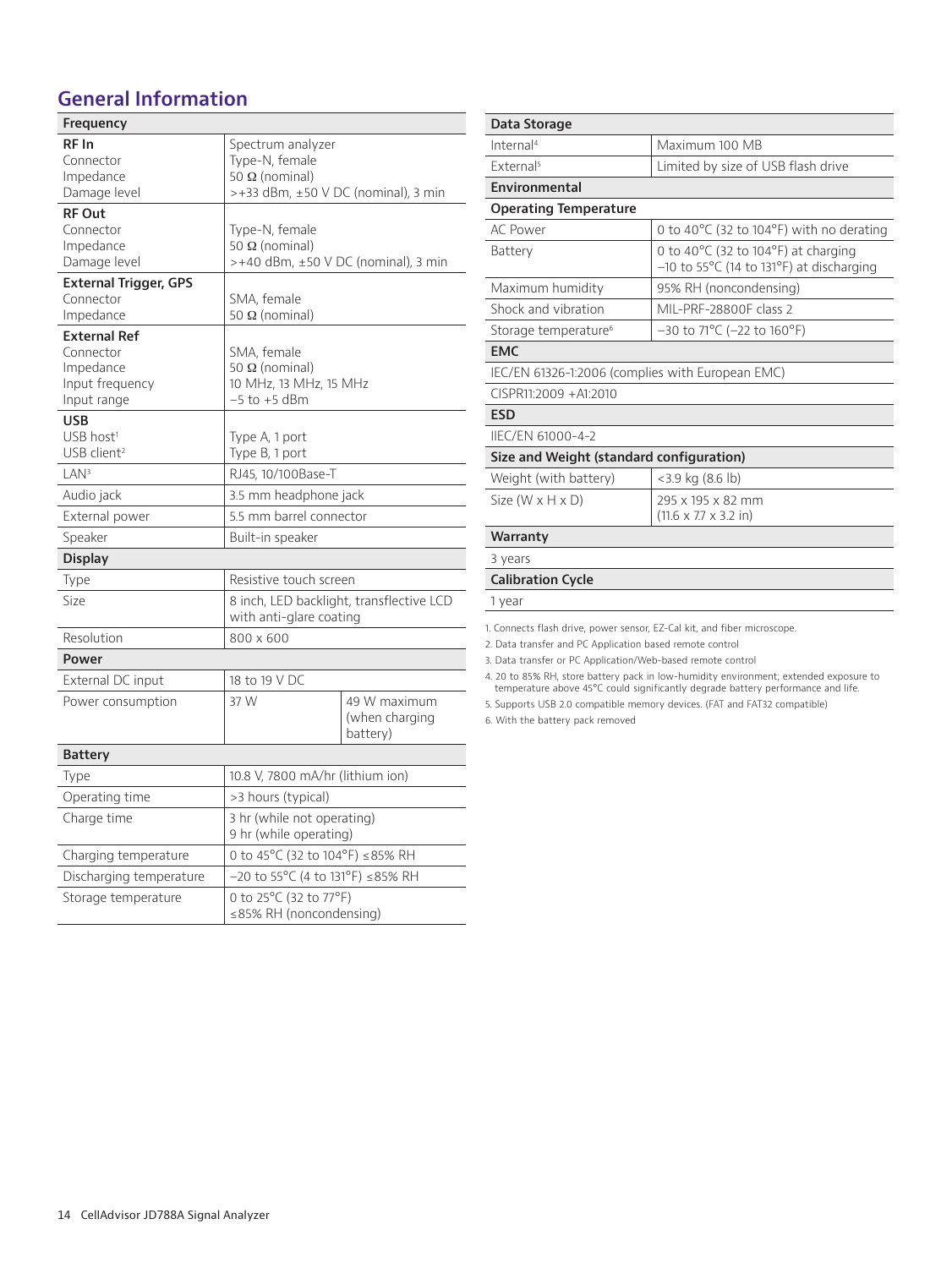# **Ordering Information**

| <b>Description</b>                                                                                                                         | Part Number               |  |
|--------------------------------------------------------------------------------------------------------------------------------------------|---------------------------|--|
| Standard CellAdvisor JD788A Signal Analyzer                                                                                                |                           |  |
| Signal analyzer includes:<br>Spectrum analyzer 9 kHz to 8 GHz<br>RF power meter<br>10 MHz to 8 GHz                                         | <b>JD788A</b>             |  |
| <b>Options</b><br>Note: Upgrade options for the JD788A use the designation JD788AU<br>before the respective last three-digit option number |                           |  |
| 2 Port transmission measurements for JD788A                                                                                                | JD788A001                 |  |
| CW signal generator for JD788A                                                                                                             | JD788A003                 |  |
| Bluetooth connectivity for JD788A                                                                                                          | JD788A016 <sup>2</sup>    |  |
| High power CW signal generator for JD788A                                                                                                  | JD788A007                 |  |
| 20 MHz demodulation hardware for JD788A                                                                                                    | JD788A009 <sup>3</sup>    |  |
| GPS receiver and antenna for JD788A                                                                                                        | JD788A010                 |  |
| Interference analyzer for JD788A                                                                                                           | JD788A0114,5              |  |
| Channel scanner for JD788A                                                                                                                 | JD788A012                 |  |
| LTE-FDD RAN performance indicator for JD788A                                                                                               | JD788A014 <sup>6,7</sup>  |  |
| LTE-TDD RAN performance indicator for JD788A                                                                                               | JD788A01578               |  |
| Wi-Fi connectivity for JD788A                                                                                                              | JD788A0169                |  |
| cdmaOne/cdma2000 analyzer for JD788A                                                                                                       | JD788A0207                |  |
| EV-DO analyzer for JD788A                                                                                                                  | JD788A0217,10             |  |
| GSM/GPRS/EDGE analyzer for JD788A                                                                                                          | JD788A0227                |  |
| WCDMA/HSPA+ analyzer for JD788A                                                                                                            | JD788A0237                |  |
| TD-SCDMA analyzer for JD788A                                                                                                               | JD788A0257                |  |
| Mobile WiMAX analyzer for JD788A                                                                                                           | JD788A0267                |  |
| LTE - FDD analyzer for JD788A                                                                                                              | JD788A028 <sup>7,11</sup> |  |
| LTE - TDD analyzer for JD788A                                                                                                              | JD788A029711              |  |
| LTE Advanced - FDD analyzer for JD788A                                                                                                     | JD788A0307,12,13          |  |
| LTE Advanced - TDD analyzer for JD788A                                                                                                     | JD788A0317,13,14          |  |
| 256QAM Demodulator for LTE-FDD                                                                                                             | JD788A0327,15             |  |
| 256QAM Demodulator for LTE-TDD                                                                                                             | JD788A033716              |  |
| NB-IoT Analyzer for JD788A                                                                                                                 | JD788A034712              |  |
| cdmaOne/cdma2000 OTA analyzer for JD788A                                                                                                   | JD788A040 <sup>7,17</sup> |  |
| EV-DO OTA analyzer for JD788A                                                                                                              | JD788A0417,17             |  |
| GSM/GPRS/EDGE OTA analyzer for JD788A                                                                                                      | JD788A0427,17             |  |
| WCDMA/HSPA+ OTA analyzer for JD788A                                                                                                        | JD788A043717              |  |
| TD-SCDMA OTA analyzer for JD788A                                                                                                           | JD788A0457,17             |  |
| Mobile WiMAX OTA analyzer for JD788A                                                                                                       | JD788A046717              |  |
| LTE - FDD OTA analyzer for JD788A                                                                                                          | JD788A048 <sup>7,17</sup> |  |
| LTE - TDD OTA analyzer for JD788A                                                                                                          | JD788A049717              |  |
| EMF Analyzer for JD788A                                                                                                                    | JD788A050 <sup>18</sup>   |  |
| Calibration service for Asia and North America<br>for JD788A                                                                               | JD788A200 <sup>19</sup>   |  |
| Calibration service for Latin America and EMEA for<br><b>JD788A</b>                                                                        | JD788A201 <sup>19</sup>   |  |
| Warranty extension of 1 year for Asia and North<br>America for JD788A                                                                      | JD788A250                 |  |

| Warranty extension of 1 year for Latin America and<br>EMEA for JD788A     | JD788A251          |
|---------------------------------------------------------------------------|--------------------|
| <b>Description</b>                                                        | <b>Part Number</b> |
| <b>Optional Accessories</b>                                               |                    |
| <b>Accessory - RF Cables (Cables)</b>                                     |                    |
| RF cable DC to 8 GHz Type-N(m) to<br>Type-N(m), 1.0 m                     | G700050530         |
| RF cable DC to 8 GHz Type-N(m) to<br>Type-N(f), 1.5 m                     | G700050531         |
| RF cable DC to 8 GHz Type-N(m) to<br>Type-N(f), 3.0 m                     | G700050532         |
| RF cable DC to 18 GHz Type-N(m) to<br>SMA(m), 1.5 m                       | G710050533         |
| RF cable DC to 18 GHz Type-N(m) to<br>QMA(m), 1.5 m                       | G710050534         |
| RF cable DC to 18 GHz Type-N(m) to<br>SMB(m),1.5 m                        | G710050535         |
| RF cable DC to 6 GHz Type-N(m) to DIN(f), 1.5 m                           | G710050536         |
| RF cable DC to 4 GHz Type-N(m) to<br>$1.0/2.3$ (m), $1.5$ m               | G710050537         |
| Phase-stable RF cable w grip DC to 6 GHz<br>Type-N(m) to Type-N(f), 1.5 m | G700050540         |
| Phase-stable RF cable w grip DC to 6 GHz<br>Type-N(m) to DIN(f), 1.5 m    | G700050541         |
| RF cable DC to 18 GHz Type-N(m) to<br>Type-N(f), 1.5 m                    | G710050531         |
| Accessory - RF Antennas (General)                                         |                    |
| RF omni antenna Type-N(m), 806 to 896 MHz                                 | G700050353         |
| RF omni antenna Type-N(m), 870 to 960 MHz                                 | G700050354         |
| RF omni antenna Type-N(m), 1710 to 2170 MHz                               | G700050355         |
| RF omni antenna Type-N(m), 720 to 800 MHz                                 | G700050356         |
| RF omni antenna Type-N(m), 2300 to 2700 MHz                               | G700050357         |
| Mag mount RF omni antenna Type-N(m), 689 to<br>6000 MHz                   | G700050358         |
| RF yagi antenna Type-N(f), 1750 to 2390 MHz, 10.2<br>dBd                  | G700050363         |
| RF yagi antenna Type-N(f), 806 to 896 MHz,<br>10.2 dBd                    | G700050364         |
| RF yagi antenna Type-N(f), 866 to 960 MHz,<br>9.8 dBd                     | G700050365         |
| RF yagi antenna SMA(f), 700 to 4000 MHz,<br>1.85 dBd                      | G700050366         |
| RF yagi antenna SMA(f), 700 to 6000 MHz,<br>2.85 dBd                      | G700050367         |
| Isotropic Antenna Type-N(m), 26 MHz to 3 GHz                              | G700050380         |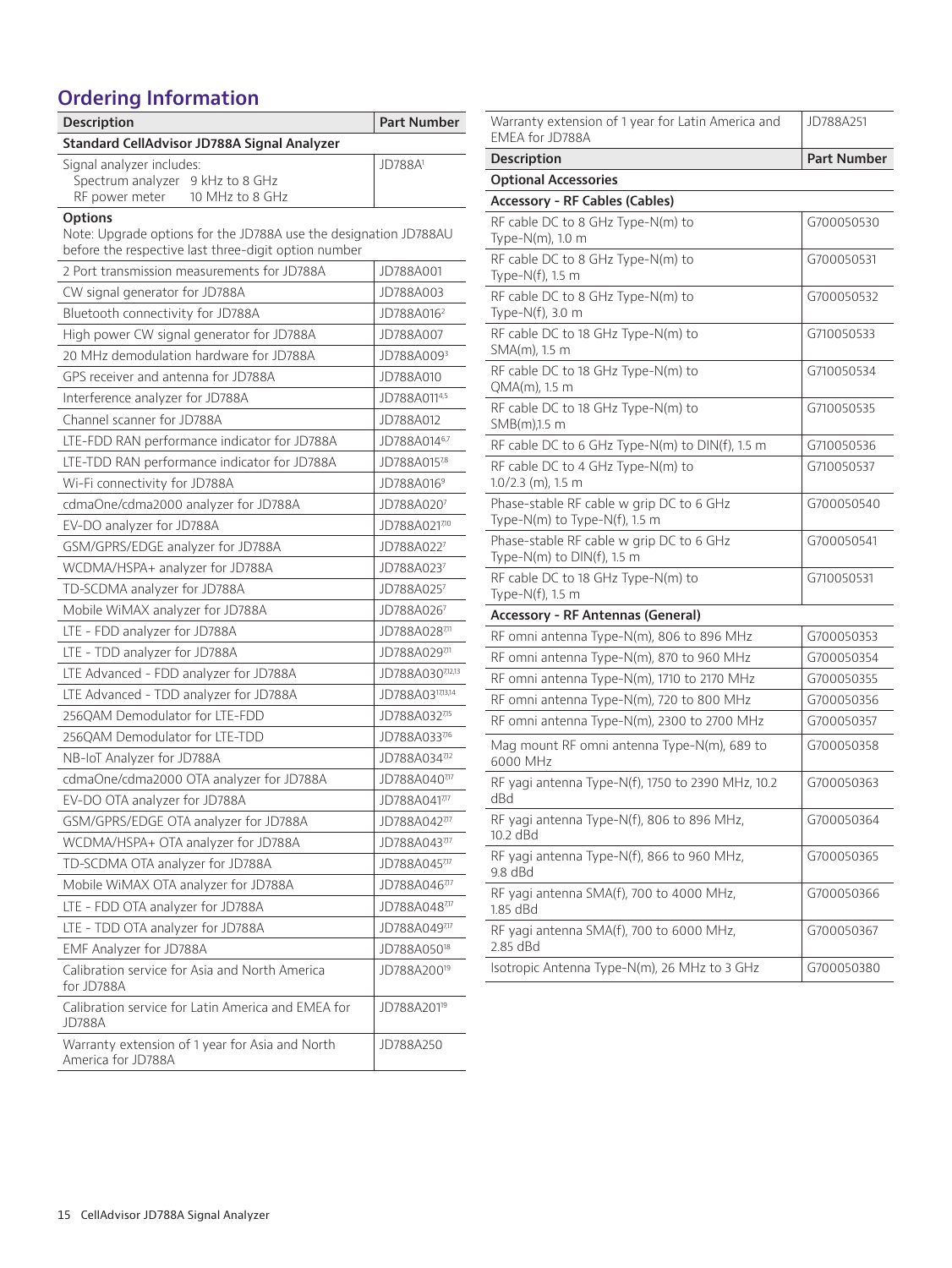# **Ordering Information Continued**

| Description                                                          | <b>Part Number</b> |  |
|----------------------------------------------------------------------|--------------------|--|
| Accessory - RF Power Sensor (General)                                |                    |  |
| Directional power sensor (peak and average power)<br>300 to 3800 MHz | <b>JD731B</b>      |  |
| Terminating power sensor (Average Power) 20 to<br>3800 MHz           | <b>JD732B</b>      |  |
| Directional power sensor (peak and average power)<br>150 to 3500 MHz | JD733A             |  |
| Terminating power sensor (peak power) 20 to 3800<br>MHz              | <b>JD736B</b>      |  |
| <b>Accessory - RF Adapters (Connector &amp; Adapters)</b>            |                    |  |
| Adapter Type-N(m) to DIN(f), DC to 7.5 GHz,<br>$50\ \Omega$          | G700050571         |  |
| Adapter DIN(m) to DIN(m), DC to 7.5 GHz, 50 $\Omega$                 | G700050572         |  |
| Adapter Type-N(m) to SMA(f) DC to 18 GHz,<br>50 $\Omega$             | G700050573         |  |
| Adapter Type-N(m) to BNC(f), DC to 4 GHz,<br>50 $\Omega$             | G700050574         |  |
| Adapter Type-N(f) to Type-N(f), DC to 18 GHz<br>50 $\Omega$          | G700050575         |  |
| Adapter Type-N(m) to DIN(m), DC to7.5 GHz,<br>50 $\Omega$            | G700050576         |  |
| Adapter Type-N(f) to DIN(f), DC to 7.5 GHz,<br>$50\ \Omega$          | G700050577         |  |
| Adapter Type-N(f) to DIN(m), DC to 7.5 GHz,<br>50 $\Omega$           | G700050578         |  |
| Adapter DIN(f) to DIN(f), DC to 7.5 GHz, 50 $\Omega$                 | G700050579         |  |
| Adapter Type-N(m) to Type-N(m), DC to 11 GHz 50 $\Omega$             | G700050580         |  |
| Adapter N(m) to QMA(f), DC to 6.0 GHz, 50 $\Omega$                   | G700050581         |  |
| Adapter N(m) to QMA(m), DC to 6.0 GHz, 50 $\Omega$                   | G700050582         |  |
| Adapter N(m) to 4.1/9.5 MINI DIN (f), DC to<br>6.0 GHz, 50 $\Omega$  | G700050583         |  |
| Adapter N(m) to 4.1/9.5 MINI DIN (m), DC to<br>6.0 GHz, 50 $\Omega$  | G700050584         |  |
| Adapter N(m) to 4.3-10 (f), DC to 6.0 GHz, 50 $\Omega$               | G700050585         |  |
| Adapter N(m) to 4.3-10 (m), DC to 6.0 GHz,<br>50 Ω                   | G700050586         |  |
| Adapter Type-N(m) to DIN(f), DC to 4 GHz,<br>50 $\Omega$             | G710050571         |  |
| Adapter N(f) to N(f), DC to 4 GHz, 50 $\Omega$                       | G710050575         |  |
| Adapter Type-N(f) to DIN(f), DC to 4 GHz,<br>50 ohm                  | G710050577         |  |
| Adapter Type-N(f) to DIN(m), DC to 7 GHz,<br>$50\ \Omega$            | G710050578         |  |

| <b>Description</b>                                                 | Part Number |
|--------------------------------------------------------------------|-------------|
| <b>Accessory - RF Miscellaneous (General)</b>                      |             |
| Attenuator 40 dB, 100 W, DC to 4 GHz<br>(unidirectional)           | G710050581  |
| RF directional coupler, 700 to 4000 MHz,                           | G710050585  |
| 30 dB, 50 W<br>Input/output; Type-N(m) to Type-N(f),               |             |
| tap off; Type-N(f)                                                 |             |
| RF combiner, 700 to 4000 MHz, Type-N(f) to Type-<br>N(m)           | G710050586  |
| 4x1 RF combiner, 700 to 4000 MHz, Type-N(f) to<br>Type-N(m)        | G710050587  |
| Bandpass filter 696 MHz to 716 MHz, N(m) to N(f),<br>$50\ \Omega$  | G700050601  |
| Bandpass filter 776 MHz to 788 MHz, N(m) to N(f),<br>50 Ω          | G700050602  |
| Bandpass filter 806 MHz to 849 MHz, N(m) to N(f),<br>50 $\Omega$   | G700050603  |
| Bandpass filter 1710 MHz to 1755 MHz, N(m) to N(f),<br>50 $\Omega$ | G700050604  |
| Bandpass filter 1850 MHz to 1910 MHz, N(m) to N(f),<br>50 $\Omega$ | G700050605  |
| Accessory - General                                                |             |
| 2 port USB hub                                                     | G700050200  |
| USB Bluetooth dongle and dipole antenna 5 dBi                      | JD70050006  |
| USB Wi-Fi Dongle                                                   | JD70050008  |
| GPS antenna for JD740 and JD780 series                             | JD71050351  |
| AntennaAdvisor handle                                              | JD70050007  |
| Cross LAN cable (6ft)                                              | G700550335  |
| USB A to B cable (1.8m)                                            | GC73050515  |
| > 1GB USB memory                                                   | GC72450518  |
| Stylus pen                                                         | G710550316  |
| <b>Accessory - Battery &amp; Chargers</b>                          |             |
| Rechargeable lithium ion battery                                   | G710550325  |
| JD700B series AC/DC power adapter_90 W_15 V                        | JD70050326  |
| Automotive cigarette lighter/12V DC adapter                        | G710550323  |
| External battery charger                                           | G710550324  |
| <b>Accessory - Manual &amp; Documentation</b>                      |             |
| JD780A series user's manual - printed version                      | JD780A362   |
| JD780A series Korean quick quide - printed version                 | JD780A363   |